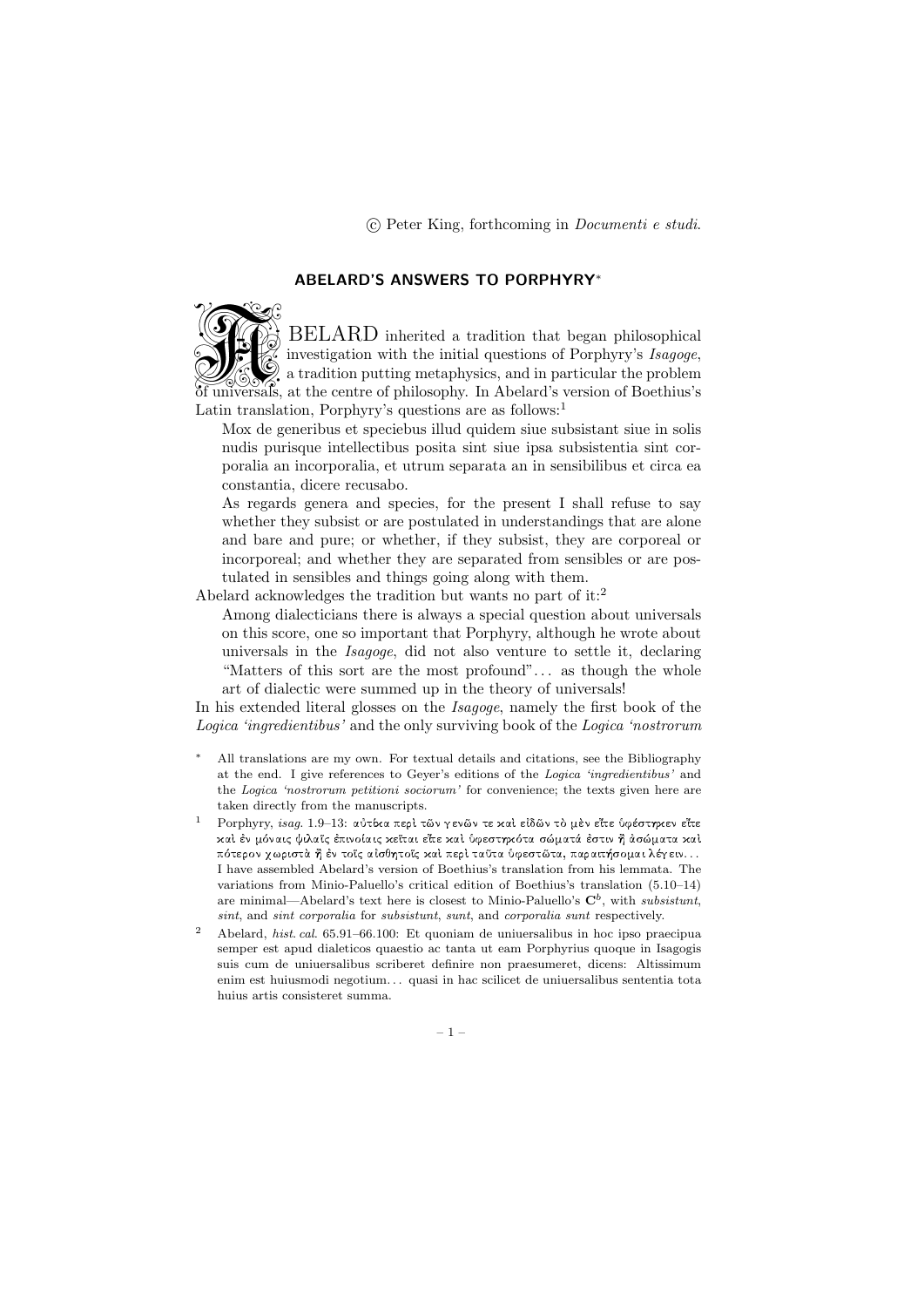2 1. "Other Questions Similiarly Difficult"

petitioni sociorum<sup>'</sup>,<sup>3</sup> Abelard holds that Porphyry's questions are merely examples of the sorts of questions that could be raised, and that as they stand they are conceptually confused; only by extensive reinterpretation can they be made to make sense—roughly, by being recast as questions in semantics rather than metaphysics, in which guise they can be answered straightforwardly. Hence the 'problem of universals', far from being at the centre of philosophy, involves such deep confusion that it is best dismissed or interpreted away rather than solved: the moral of Abelard's nominalism.

The focus here is on what Abelard understands to be involved in Porphyry's questions and what they entail, not on the details of his critique of realist theories of universals, or even the details of his own positive account of universal words; these aren't needed to understand Abelard's claims about Porphyry. Section 1 focuses on Abelard's claim that Porphyry's questions do not have a special status. Section 2 considers Abelard's twofold way of construing of Porphyry's final phrase "and things going along with them." Section 3 takes up Abelard's strategy for dealing with the traditional reading of Porphyry's questions. Section 4 describes Abelard's many answers to Porphyry. I conclude by reflecting on whether Abelard's strategy is successful.

### 1. "Other Questions Similiarly Difficult"

Porphyry's rationale for raising and then dismissing his questions at the start of the Isagoge had long been lost by Abelard's time. The meagre philosophical inheritance of the twelfth century was concentrated in the fixed cycle of seven works comprising the *logica vetus*:<sup>4</sup> Porphyry's Isagoge; Aristotle's Categories and De interpretatione; Boethius's On Division,

- <sup>3</sup> Some abbreviated literal glosses on the *Isagoge* purportedly by Abelard also survive, the Introductiones paruulorum (if indeed these are to be identitifed with the text so-named and edited by Dal Pra), but the discussion of Porphyry's questions there is perfunctory, taking less than a page. Presumably Abelard discussed Porphyry's questions at length at the beginning of his Dialectica, which we do not now have. The anonymous Glossae 'secundum uocales' is not an original work of Abelard's but a pastiche of the Logica 'ingredientibus' and the Logica 'nostrorum petitioni sociorum', along the lines of other student commentaries, and accordingly I shall ignore it.
- <sup>4</sup> Abelard, dial. 146.10–17: Sunt autem tres quorum septem codicibus omnis in hac arte eloquentia latina armatur. Aristotelis enim duos tantum, Praedicamentorum scilicet et Periermenias libros, usus adhuc Latinorum cognouit; Porphyrii uero unum, qui uidelicet de quinque uocibus conscriptus (genere scilicet, specie, differentia, proprio et accidente), introductionem ad ipsa praeparat Praedicamenta; Boethii autem quattuor in consuetudinem duximus, librum uidelicet Diuisionum et Topicorum cum Syllogismis tam Categoricis quam Hypotheticis.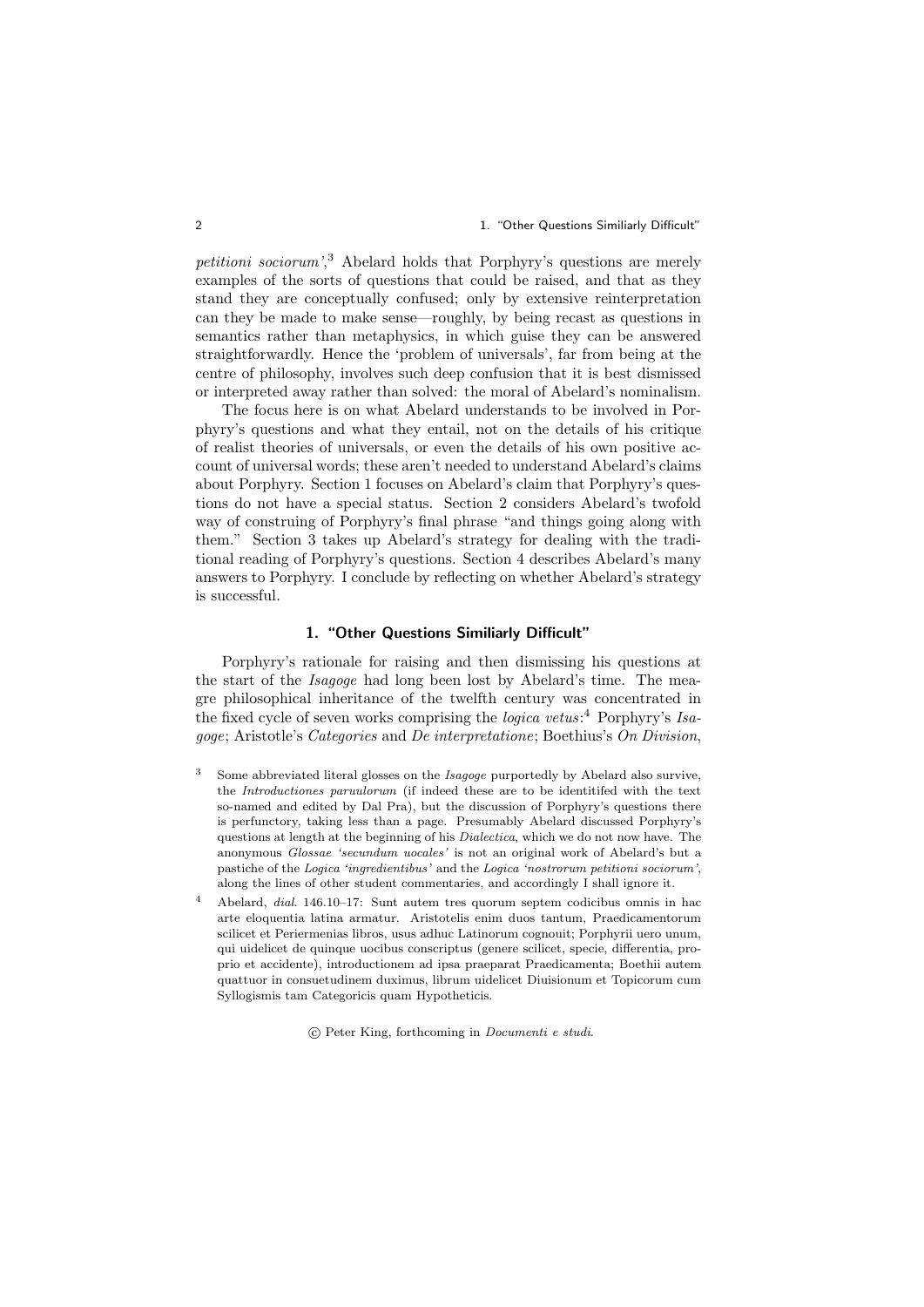#### 1. "Other Questions Similiarly Difficult" 3

De topicis differentiis, Categorical Syllogisms, and Hypothetical Syllogisms.<sup>5</sup> Porphyry and Aristotle were known in Boethius's translations, accompanied by Boethius's commentaries—two on the  $Isagoge$ <sup>6</sup> one on the Categories, two on the Perihermeneias. The position of the Isagoge at the beginning of the cycle made it natural to read it as an introduction to not merely Aristotle's Categories but the whole of philosophy, as represented in the logica uetus. Since Porphyry's questions are the first philosophical questions raised in the Isagoge, on the heels of his introductory remarks, their position alone guaranteed them attention; Porphyry's repeated characterization of them as 'profound' (altissimum =  $\beta \alpha \theta \nu \tau \alpha \tau \gamma \zeta$ ) and fit only for advanced enquiry made it all but inevitable, no matter what Porphyry's intentions may have been, that his questions would be regarded as among the most fundamental.

Porphyry's Isagoge did not travel alone. It arrived in the twelfth century accompanied by Boethius's greater commentary, which put the finishing touches on the 'traditional' way of understanding Porphyry's questions. Boethius takes them to pose a problem which he represents as a dilemma (1.10): genera and species are either real items in the world or mere fictitious concepts; they cannot be real, since no thing is really common to many; but if they are mere fictitious concepts, they do not accurately portray the world: thus the metaphysical enterprise should be abandoned.<sup>7</sup> Whatever one may think of the dilemma—Boethius himself rejects it in the end as sophistical (1.11)—the implications for the status of Porphyry's questions are clear. Boethius takes them to pose a *single* problem,<sup>8</sup> one that revolves around the conundrum of metaphysical commonness. Furthermore, the philosophical stakes are higher than Porphyry suggested. Not only is the problem of universals one of the most fundamental, it is the very foundation of metaphysics, which cannot proceed until it is properly resolved. Hence the centrality of the problem of universals in twelfth-century metaphysics. Porphyry's questions, thus understood, pose the central problem of philosophy.

- <sup>5</sup> Boethius's commentary on Cicero's Topics was known but not considered part of the cycle; so too Calcidius's partial translation of and commentary on Plato's Timaeus. Abelard breathlessly reports having seen a Latin translation of Aristotle's De sophistici elenchi, the first of the logica noua to be available in his day.
- <sup>6</sup> Boethius's lesser commentary on the Isagoge did circulate in Abelard's day, though he himself makes no use of it, and perhaps did not know it.
- <sup>7</sup> Boethius, *in isag. maior* 1.10 163.21–22: omnis haec sit deponenda de his quinque propositis disputandi cura.
- <sup>8</sup> Boethius achieves this unity by assimilating all Porphyry's questions to the first, which poses the stark alternatives (*ambiguitas*) of his dilemma.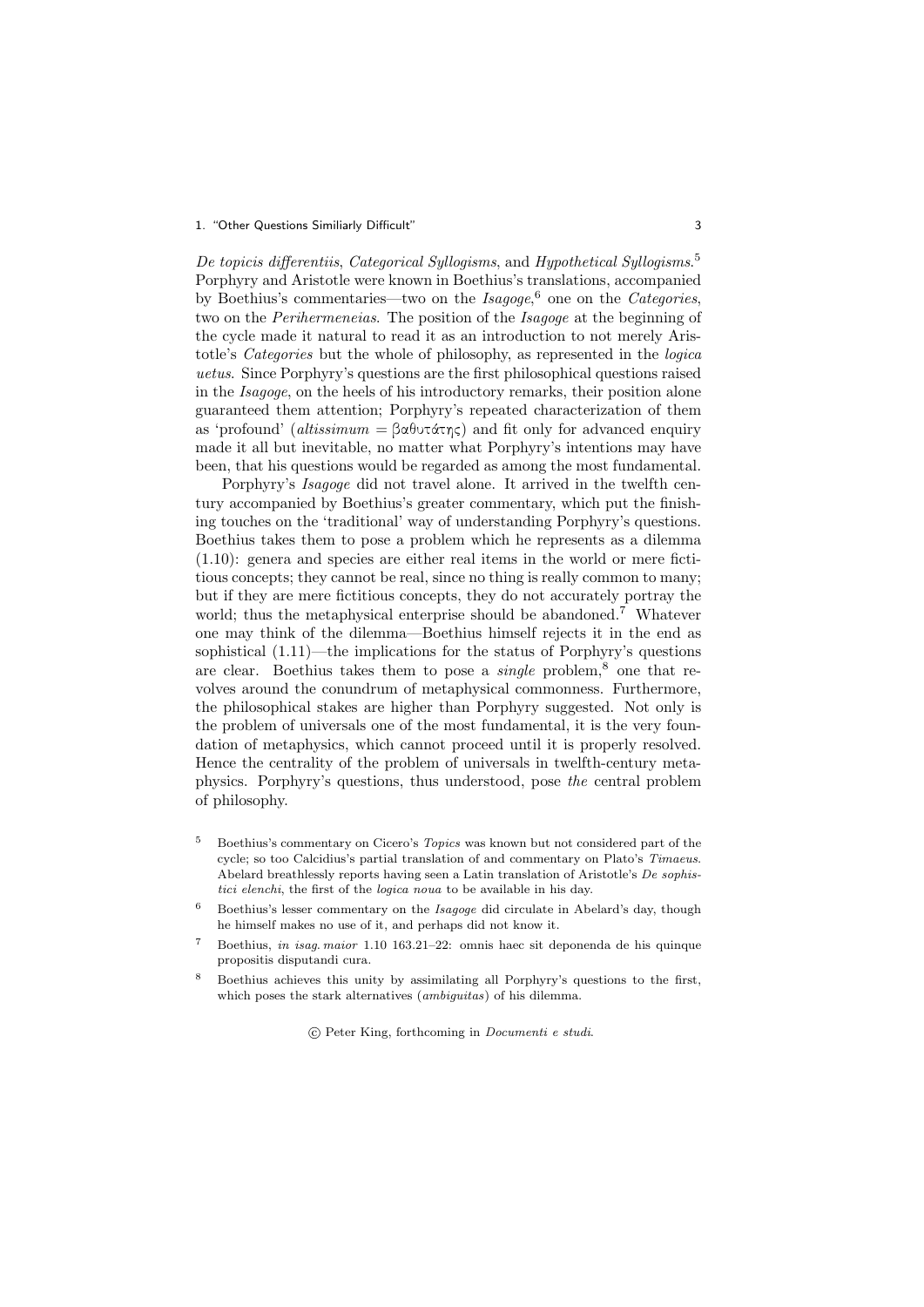#### 4 1. "Other Questions Similiarly Difficult"

Abelard, however, does not accord Porphyry's questions the special role they were granted traditionally. After citing Porphyry's text, Abelard immediately adds:<sup>9</sup>

Other questions similarly difficult can also be framed about genera and species, such as one about the common cause of the imposition of universal nouns—which is this: according to what do diverse things agree? or even about the understanding of universal nouns, in which no thing seems to be conceived; nor is any thing dealt with by the universal utterance, and many other difficulties.

There is nothing privileged about Porphyry's questions; "other questions similarly difficult" could easily be raised, and, to prove it, Abelard offers some examples, gesturing at "many other difficulties." Porphyry has at best taken only a step in the right direction.

The traditional reading is correct in thinking that Porphyry's text points to philosophical problems that have a life of their own. Yet Abelard thinks it doesn't draw the proper moral from this conclusion. The traditional reading puts the problem of metaphysical commonness at the centre, inspired by a particular interpretation of Porphyry's text. Abelard offers an way to frame the discussion that does not presuppose the answer to be a matter of metaphysics:<sup>10</sup>

Since things as well as words seem to be called universals, it should be investigated how the definition of the universal can be appropriate to things.

Abelard starts not from Porphyry or Boethius, but from Aristotle's 'definition' of the universal in De int. 7  $17^{\circ}40-41$  as "what is naturally apt to be predicated of many" (quod in pluribus natum est praedicari). Predication is, at least in part, a linguistic affair; words are indeed predicated of words. The issue is whether predication is more than a linguistic affair, whether things are somehow 'naturally apt to be predicated of many' as well. The philosophical issue is completely general, as Abelard points out:<sup>11</sup>

- 9 log. ingr. 1 8.11–16: Possunt et aliae fieri de eisdem quae similiter difficiles sunt, sicut est illa de communi causa impositionis uniuersalium nominum quae ipsa sit, secundum quod scilicet res diuersae conueniunt, uel illa etiam de intellectu uniuersalium nominum, quo nulla res concipi uidetur nec de aliqua re agi per uniuersalem uocem, et aliae multae difficiles.
- <sup>10</sup> log. ingr. 1 10.8–9: Cum autem tam res quam uoces uniuersales dici uideantur, quaerendum est qualiter rebus definitio uniuersalis possit aptari.
- <sup>11</sup> log. ingr. 1 9.12–17: Nunc autem ad suprapositas quaestiones, ut promisimus, redeamus easque diligenter et perquiramus et soluamus. Et quoniam genera et species uniuersalia esse constat in quibus omnium generaliter uniuersalium naturam tangit,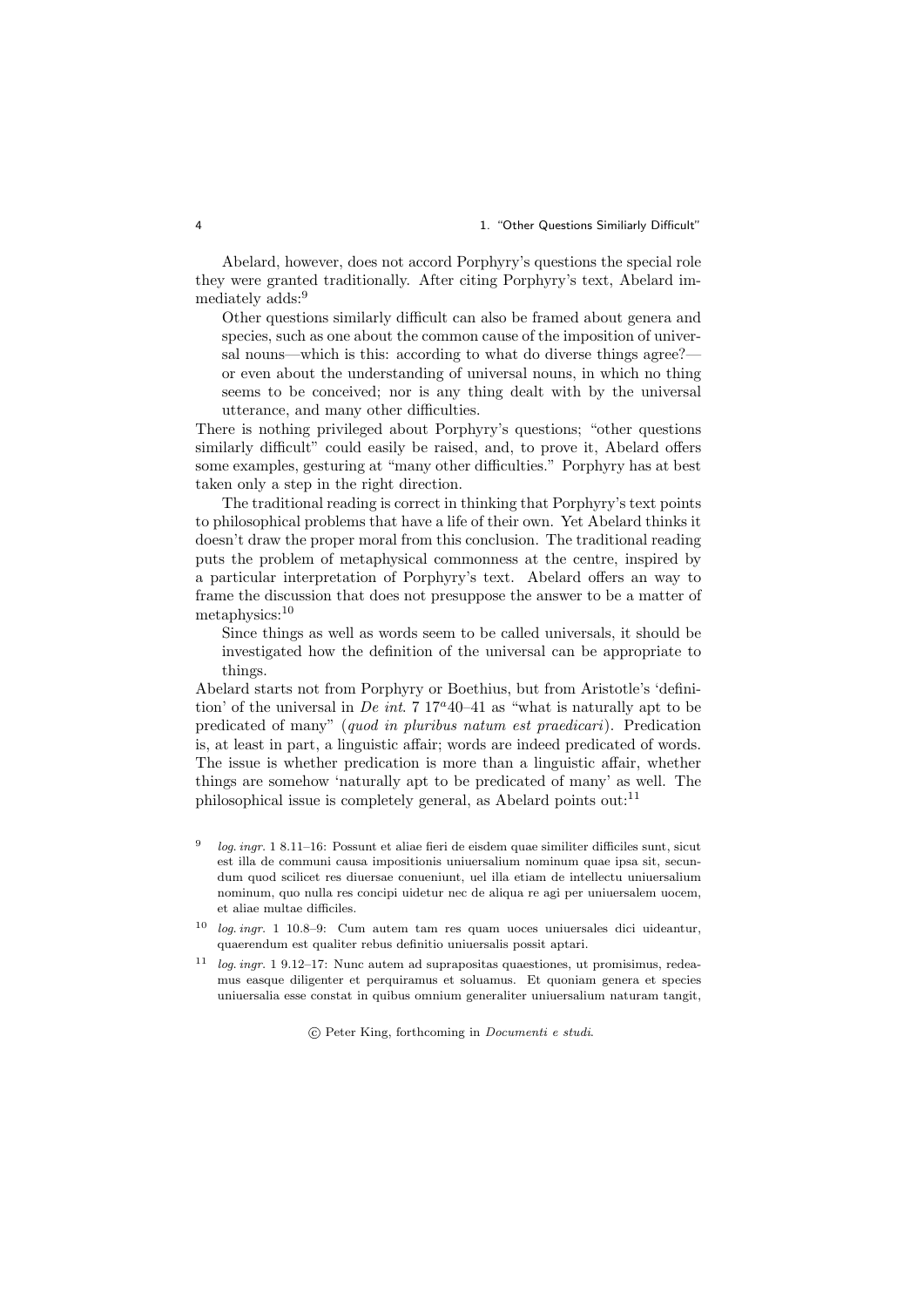#### 1. "Other Questions Similiarly Difficult" 5

Let us now return to the questions posed above, as we promised, and let us carefully investigate and resolve them. And since it is the case that genera and species are universals, in which one touches on the nature of all universals generally, let us here distinguish universals in common by the distinctive properties belonging to each and investigate whether they are suitable to words only or to things as well.

What is naturally apt to be predicated of many—words only, or things as well? The issue is raised by Porphyry's questions, but does not depend solely on them. Abelard flatly states his intention to investigate "the nature of all universals" by uncovering their common distinctive properties. This is a deeper point than one might at first imagine. A complete analysis is best represented by an aristotelian definition; in the strictest sense, a definition is given by citing the proximate genus and the specific differentia of the definiendum.<sup>12</sup> However, not everything has a definition in the strictest sense: some things have no genus—for example, 'universal'. Boethius says as much when he points out that Porphyry, giving several senses of 'genus,' is careful to call them "descriptions":  $^{13}$ 

Porphyry carefully says he is 'describing' rather than 'defining' [the genus], for definition comes about from a genus, but 'genus' isn't able to have another genus. . . Hence if one had wanted to include 'genus' in a definition, in no way would one have been able to, for 'genus' would not have something that could be placed before it [in the definition]. Consequently, Porphyry says that he is fashioning a description rather than a definition.

Where no definition is possible, an alternative that is nearly as good may be available: a description picking out the common distinctive properties of something, so that the description applies to it alone.<sup>14</sup> The most obvious

nos hic communiter uniuersalium per singularium proprietates distinguamus et utrum hae solis uocibus seu etiam rebus conueniant perquiramus.

- <sup>12</sup> As Abelard was well aware: *log. ingr.* 1 6.16–21, *dial.* 584.16–23.
- <sup>13</sup> Boethius, *in isag. maior* 2.4 180.20–181.7: Diligenter uero ait describentes, non definientes; definitio enim fit ex genere, genus autem aliud genus habere non poterit. Idque obscurius est quam ut primo aditu dictum pateat. Fieri autem potest ut res quae alii genus sit, alii generi supponatur, non quasi genus sed tamquam species sub alio collocata. Unde non in eo quod genus est, supponi alicui potest sed cum supponitur, ilico species fit. Quae cum ita sint, ostenditur genus ipsum in eo quod genus est, genus habere non posse. Si igitur uoluisset genus definitione concludere, nullo modo potuisset; genus enim aliud quod ei posset praeponere, non haberet, atque idcirco descriptionem ait esse factam, non definitionem.
- <sup>14</sup> Porphyry and Boethius take 'description' (descriptio =  $\phi \pi \circ \phi \circ \phi$ ) as the nontechnical explanation of a term (its common meaning), whereas the definition is the technical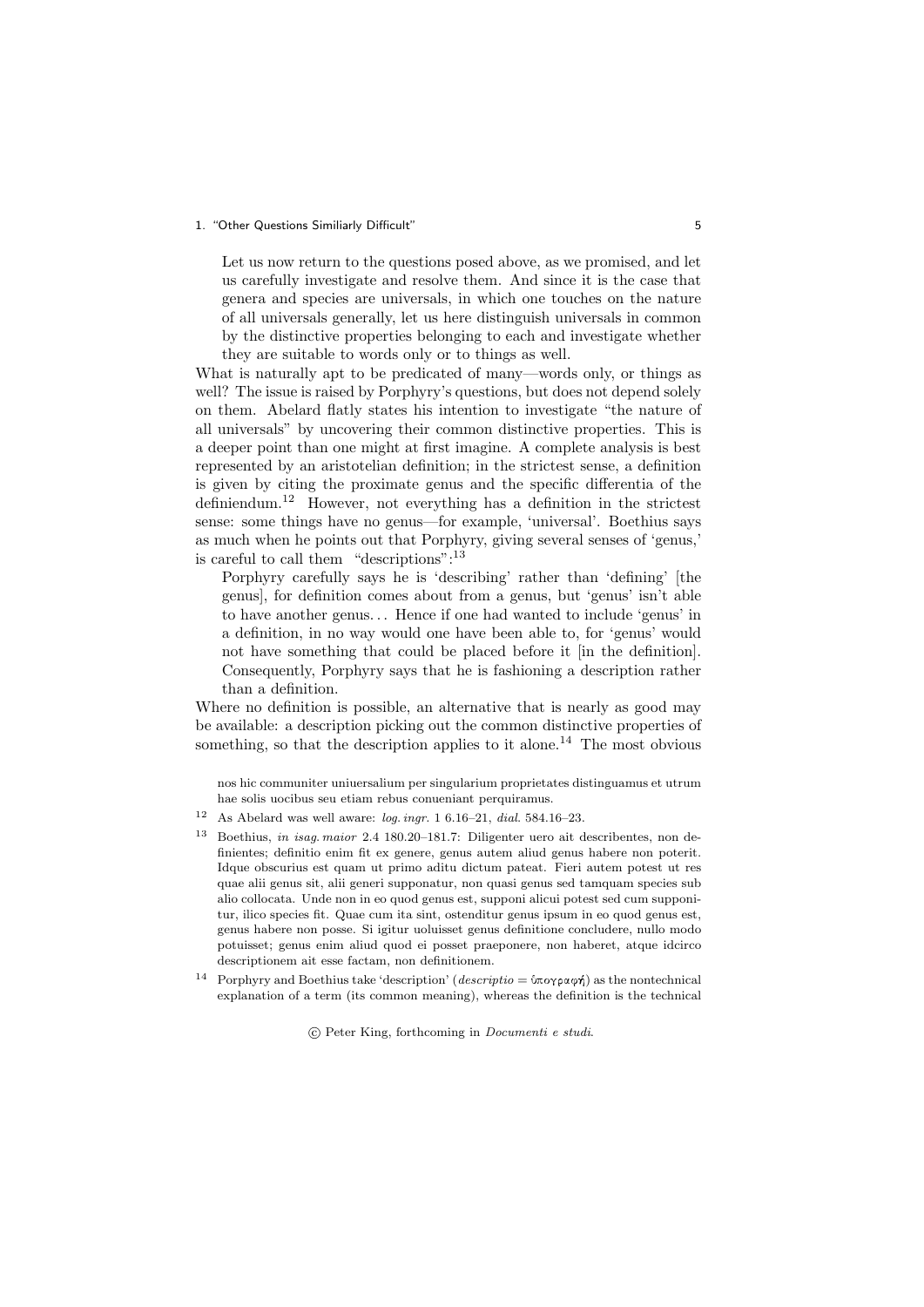#### 6 2. "And Things Going Along With Them"

example of a description in this sense is the characterization associated with a highest genus. Substance, for instance, has no genus above it in terms of which it could be defined. In *cat.* 5, Aristotle lists several identifying marks of substance: it has no contrary  $(3<sup>b</sup>24)$ ; it is not susceptible to more and less  $(3<sup>b</sup>33-34)$ . But Aristotle identifies as the 'common distinctive property' of substance that it can remain numerically one and the same while admitting contraries  $(4^a 10^{-1})$ . This descriptive phrase is extensionally equivalent to the term 'substance'. It is not a definition, since it does not pick out a (higher) genus and give a differentia.

So too with the universal. There is no definition of the universal, but Aristotle's description of it as what is "naturally apt to be predicated of many" spells out its common distinctive property. The problem of universals, on Abelard's reading, is thus to determine whether this description applies "to words only or to things as well." Notoriously, Abelard argues that it applies to words only.

According to Abelard, then, Porphyry's questions introduce a philosophical issue, the solution of which involves rejecting metaphysical commonness and turning instead to the philosophy of language—all generality, for Abelard, is linguistic generality. Porphyry's questions therefore do bring us to semantics. But only in due time, and they pose neither foundational questions in the philosophy of language nor the only interesting problems to confront. Abelard, in short, debunks the traditional importance accorded the Isagoge.

## 2. "And Things Going Along With Them"

Porphyry ends his list of questions with the throwaway phrase "and things going along with them" (et circa ea constantia =  $x\alpha$ ) περὶ ταῦτα ύφεστῶτα),<sup>15</sup> likely meant to describe the way in which genera and species would be "postulated in sensibles," left deliberately vague. On this construal, the final phrase is grammatically part of the second alternative introduced by utrum = πότερον, along with in sensibilibus = ύφεστηκότα

analysis of the meaning of a term given by the philosopher.

<sup>&</sup>lt;sup>15</sup> Boethius's rendering of *ύφεστ*ῶτα by *constantia* is peculiar, since it is a form of  $\emptyset$ φιστασθαι, a technical term Boethius translates explicitly as *substare* in his euty. 3 216.206–213: Nam quod Graeci ούσίοσιν uel ούσιοῦσθαι dicunt, id nos subsistentiam uel subsistere appellamus; quod uero illi *ύπόστασι*ν uel *ύφίστασθαι*, id nos substantiam uel substare interpretamur. Subsistit enim quod ipsum accidentibus, ut possit esse, non indiget. Substat autem id quod aliis accidentibus subiectum quoddam, ut esse ualeant, subministrat; sub illis enim stat, dum subiectum est accidentibus.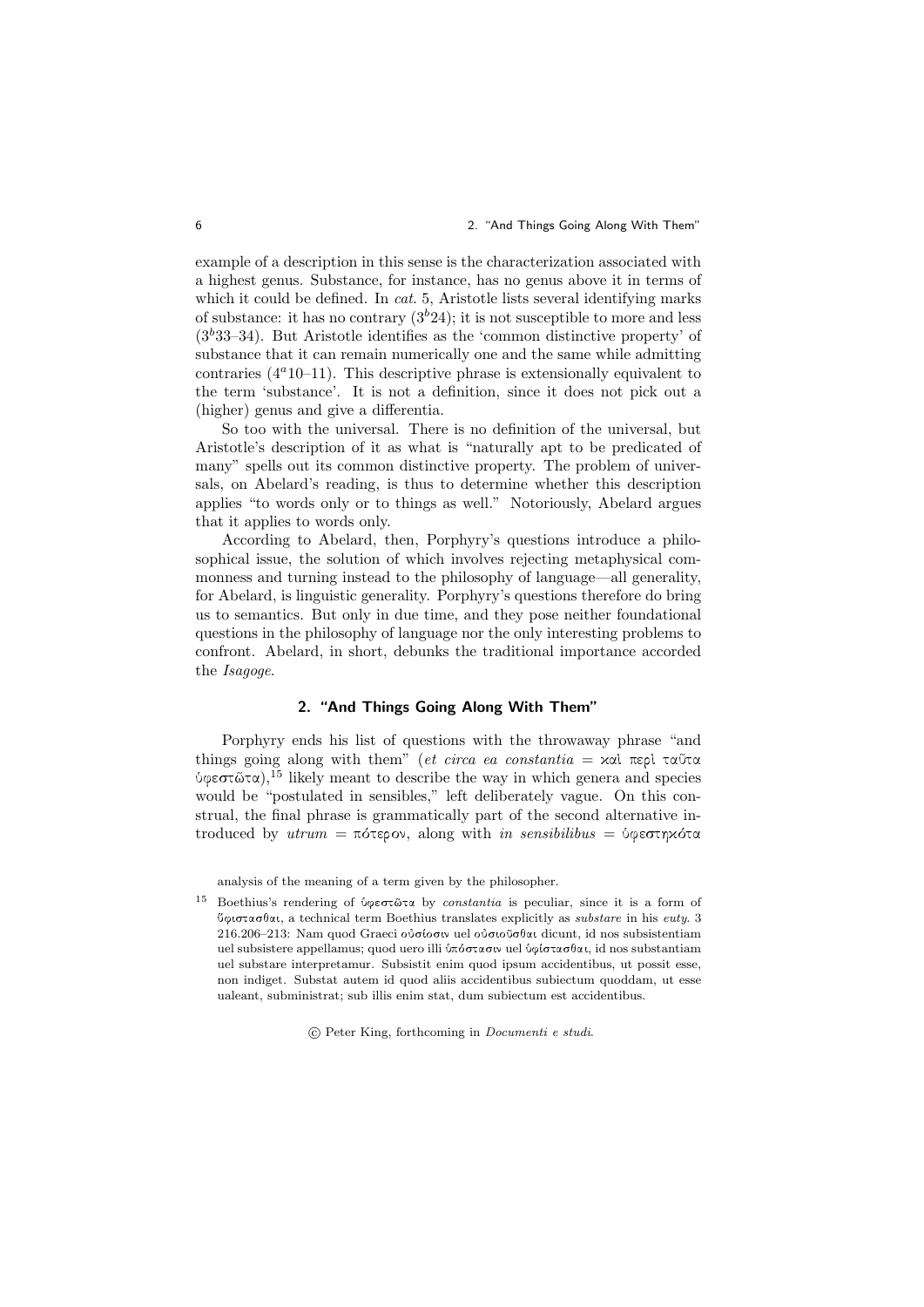#### 2. "And Things Going Along With Them" 7

 $σ\omega x \propto$ ; genera and species are postulated in sensibles and are things 'going along' with sensibles, inherent in them.

Abelard, however, seems never to have read the phrase in this way. (Boethius does not comment on the phrase.) He instead takes it to be coördinate with the main verb 'I shall refuse to say' (dicere recusabo  $=$  $\pi\alpha\rho\alpha\pi\eta\sigma\rho\mu\alpha\iota$   $\lambda\epsilon\gamma\epsilon\iota\nu$ ), so that the sense of the passage is that Porphyry refuses to answer any of the initial three questions as well as say "things going along with them."<sup>16</sup> Abelard proposes two ways to construe the passage, depending on what the final 'them' ( $ea = \tau \alpha \tilde{\upsilon} \tau \alpha$ ) refers to: either  $(a)$  the three questions, or  $(b)$  genera and species.

Abelard's proposal was novel enough to be remarked upon in two later anonymous twelfth-century logic texts, the Summa sophisticorum elenchorum and the Tractatus de dissimilitudine argumentorum, who call  $(a)$  the 'positive' construal of Porphyry's throwaway phrase and (b) the 'interrogative' construal (presumably since it leads to a 'fourth question').<sup>17</sup> I'll adopt their terminology in discussing Abelard's account.

### 2.1 The Positive Construal

First, suppose 'them' refers to Porphyry's three questions. If so, the final

- <sup>16</sup> A third way of reading καὶ περὶ ταῦτα ὑφεστῶτα was common in late Antiquity, namely to take it as introducing a third alternative in Porphyry's third question: Whether genera and species are  $(a)$  separated from sensible things,  $(b)$  are postulated in sensible things, or  $(c)$  'go along' with sensible things. When properly understood, each alternative holds—the nature *ante rem* for  $(a)$ , which exists prior to sensible individuals in the Mind of the Demiurge; the nature in re for  $(b)$ , as the immanent form that makes an individual to be what it is; and the nature post rem for  $(c)$ , where what 'goes along' with sensible things is the nature as conceived in the mind. Versions of this account can be found in Simplicius, Philoponus, Ammonius, David, and Elias: see Barnes [2003] 44 n. 82.
- <sup>17</sup> Tractatus de dissimilitudine argumentorum 475.26–32: Fit sophisma accentus in Porphyrio hoc modo, ut quidam interrogatiue legunt quae positiue deberent legi, ut ibi: recusabo dicere constantia circa ea. Quidam enim interrogatiue legunt dicentes: et recusabo dicere utrum genera et species sint constantia circa ea, et sunt quattuor quaestiones. Alii positiue legunt sic: et recusabo dicere constantia circa ea, de quibus erat Abaelardus. —Omitting De Rijk's editorial additions, which obscure the point at issue, namely what constantia circa ea should be construed with. The parallel passage in the Summa sophisticorum elencorum 325.10–16 is less clear, since takes the interrogative construal to result in three choices, rather than two, for Porphyry's third question: Fit sophisma accentus uel prosodiae in Porphyrio. Quod faciebat Magister Petrus legens interrogatiue quae positiue legenda erant. Ut ibi: recusabo dicere utrum genera et species sint posita in sensibilibus an extra an sint constantia circa ea. Et sic faciebat trimembrem istam ultimam quaestionem. Nos uero facientes illam quaestionem bimembrem legimus positiue, hoc scilicet: RECUSABO DICERE CONSTANTIA CIRCA EA.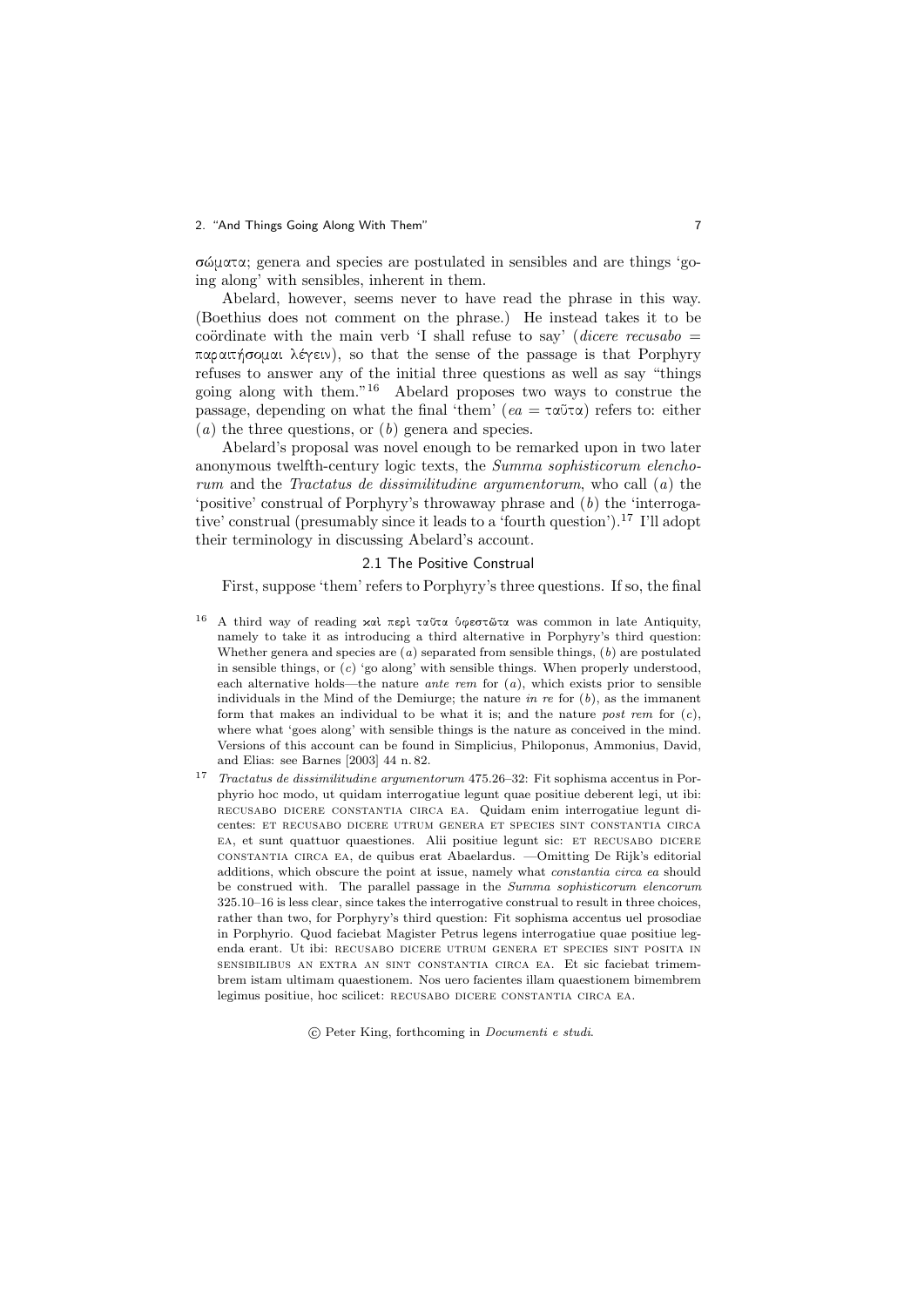phrase would then introduce a positive general remark on the same level which is not itself a question. In his *Introductiones paruulorum* Abelard adopts this construal and takes 'things going along with them' to mean, roughly, 'other [questions] comparable to them':<sup>18</sup>

And I SHALL REFUSE to give THINGS GOING ALONG WITH THEM, namely questions that are like them in difficulty.

Elsewhere Abelard is more vague:<sup>19</sup>

We can take it as though saying: I SHALL REFUSE TO ANSWER these three questions posed above regarding [genera and species], as well as some other THINGS GOING ALONG WITH THEM, that is, along with these three questions.

In log. nostr. 1 528.10–12 Abelard offers a recognizable variant of the same construal:<sup>20</sup>

As REGARDS GENERA AND SPECIES, I SHALL ALSO REFUSE TO SAY THINGS THAT GO ALONG WITH THEM,  $i. e$ . with respect to those three questions—namely, criticisms and rebuttals.

Abelard replaces constantia with ea quae consistunt, making the sense of the phrase explicit: Porphyry refuses to answer the questions and likewise to provide those things that go along with answering them, namely arguments and objections and replies, here pithily described as "criticisms and rebuttals."

### 2.2 The Interrogative Construal

Second, suppose 'them' refers to genera and species. If so, the final phrase would then introduce another question on the same level as the preceding three (with an implicit utrum sint): "I shall [also] refuse to say [whether there are] things going along with genera and species." This is Abelard's notorious fourth question, paralleling Porphyry's initial three, and his preferred 'interrogative' construal of Porphyry's final phrase. Its

- <sup>18</sup> intr. paru. 1 5.11–12: Et constantia circa ea recusabo dare∗, scilicet quaestiones affines istis in difficultate. [∗Perhaps better dicere.] There is an echo of this view in a commentary on the Isagoge attributed to Roscelin in Iwakuma [1992]: Non solum istas RECUSABO, sed etiam CIRCA EA CONSTANTIA<sup>\*</sup>, id est quaestiones affines his. [\*consistentia MS] —De Libera [1999] 299 reads these passages as allowing for Abelard's infamous 'fourth question'. Perhaps, though that is better linked to the interrogative construal discussed in the next section.
- <sup>19</sup> log. ingr. 1 8.9–11: Sic enim possimus accipere ac si dicat: haec tria supra posita de eis recusabo dicere et alia quaedam constantia circa ea, quippe istas tres quaestiones.
- $20$  Haec supra DE GENERIBUS ET SPECIEBUS RECUSABO DICERE ET EA QUAE CONSISTUNT circa ea, id est circa illas tres quaestiones, scilicet impugnationes et defensiones.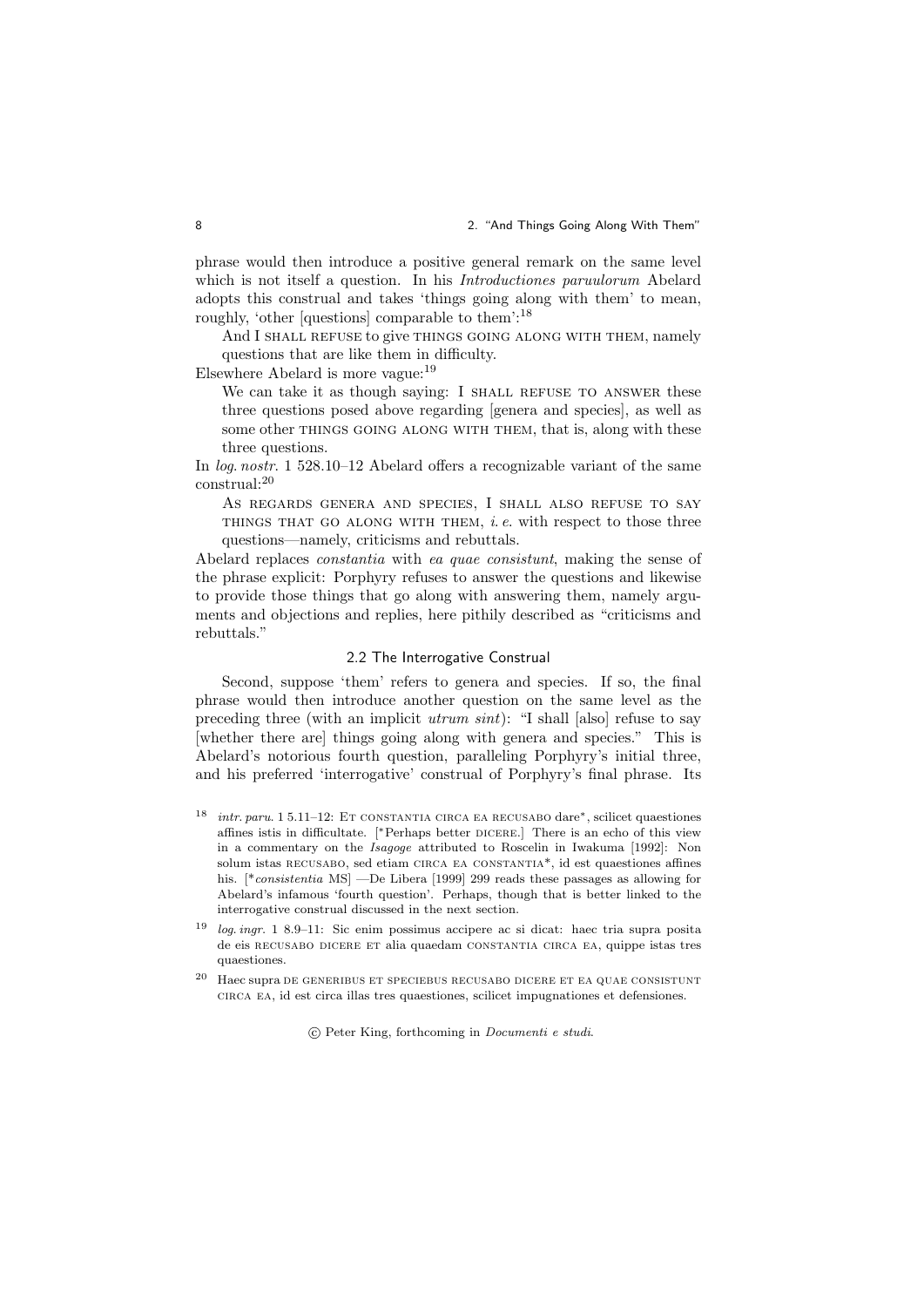### 2. "And Things Going Along With Them" 9

sense is not perspicuous. What does it mean for something to 'go along' with genera and species?

The answer comes from a surprising quarter. In mediæval logic, a term is said to have 'things going along' (constantia) with it when its extension is non-empty, when there actually is something to which it applies: the referent 'goes along' with the term, so that it must denote. This usage, common in later mediæval logicians, was customary in the twelfth century. Abelard himself uses it in this sense to guarantee the reliability of propositional conversions, which otherwise would fail were a term empty.<sup>21</sup> Hence on the interrogative construal, Porphyry is asking whether genera and species must be non-empty. So Abelard:<sup>22</sup>

We may add a fourth question like this: WHETHER THINGS GO ALONG WITH GENERA AND SPECIES, *i.e.* whether [genera and species] must contain some things as subjects by appellation, or whether they can still remain universals were the things destroyed.

Abelard is more explicit in his Logica 'ingredientibus':<sup>23</sup>

We can explain AND THINGS GOING ALONG WITH THEM such that we may add a fourth question, namely whether genera and species, so long as they are genera and species, must have some thing as subject by reference—or, if the things referred to were destroyed, the universal can then also consist in its signification (which is the understanding), e. g. the noun 'rose' when there are no roses to which it is common.

Abelard couches his fourth question in semantic terms: whether a noun succeeds in referring to a thing, whether there is a subject to which the noun applies, whether its extension is non-empty (or 'contains' something). Even granting the legitimacy of his fourth question, however, we need not

- <sup>21</sup> Abelard, dial. 400.30–406.25 above all, but see also 210.1, 325.8, 347.33, 371.34ff. The term constantia has exactly the same sense in the anonymous twelfth-century logic treatise Ars Emmerana 157.28. Walter of Mortagne glosses it as subiectio rerum when describing Abelard's views in his *Tractatus 'quoniam de generali'* (discussed in Section  $4.4$ ).
- $22$  log. nostr. 1 528.13–16: Quartam adnectamus quaestionem hoc modo: UTRUM CONstantia sint circa illa duo, id est genera et species, necesse sit ea aliquas res subiectas per appellationem continere, an destructis rebus uniuersalia permanere possint.
- <sup>23</sup> Abelard, *log. ingr.* 1 8.16–22: Possumus sic exponere ET CIRCA EA CONSTANTIA ut quartam quaestionem adnectamus, scilicet utrum et genera et species, quamdiu genera et species sunt, necesse sit subiectam per nominationem rem aliquam habere an ipsis quoque nominatis rebus destructis ex significatione intellectus tunc quoque possit uniuersale consistere, ut hoc nomen 'rosa' quando nulla est rosarum quibus commune sit.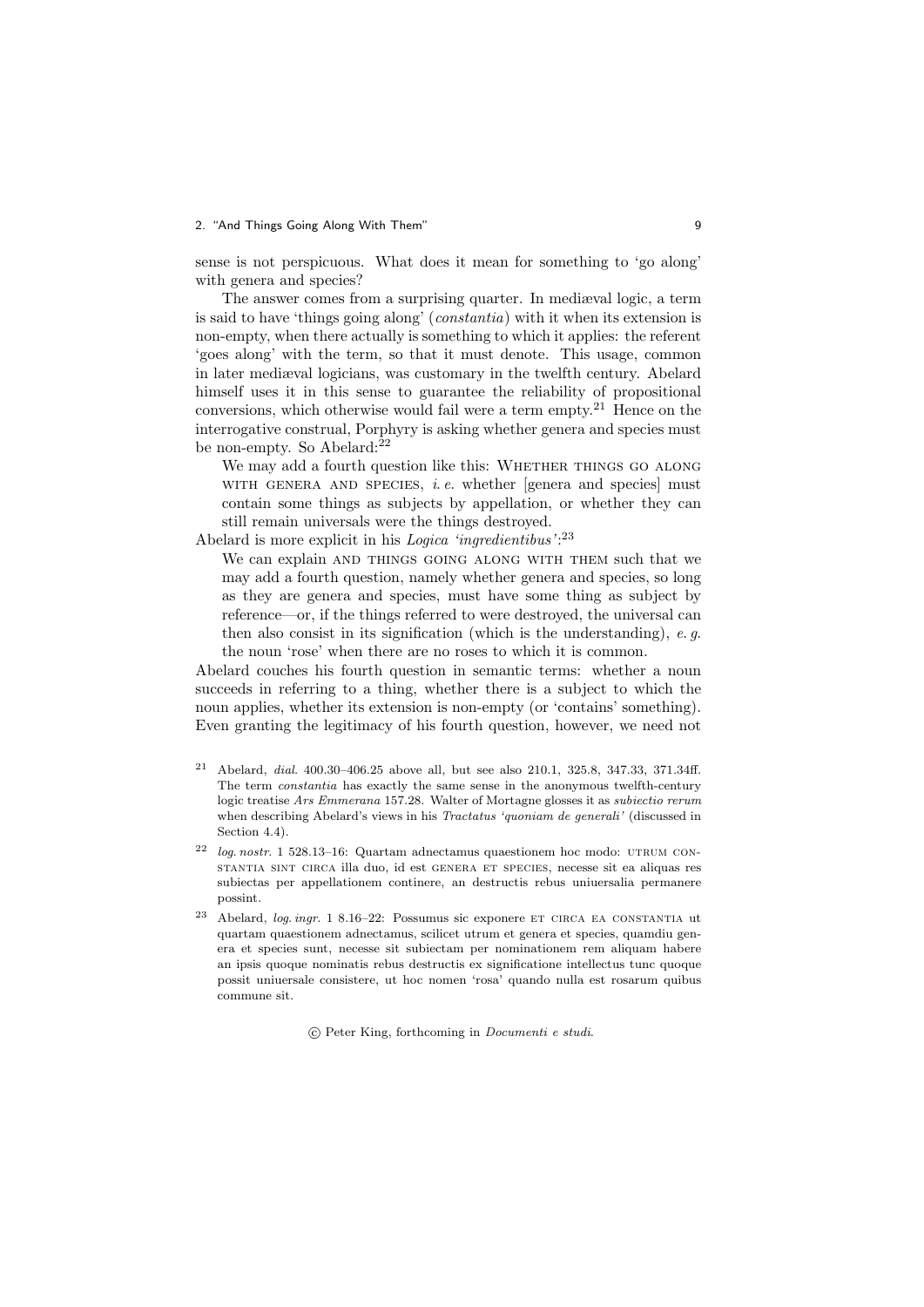#### 10 3. "Nothing Is Against It"

follow Abelard in taking it to be semantic. A realist version of a fourth question might be whether there are instanceless universals, that is, whether universals persist in the absence of anything exemplifying them, or instead they somehow existentially depend on their instances. Abelard, of course, has no truck with any kind of realism, but his exegetical strategy here finding a fourth question in Porphyry's throwaway remark—can be prised apart from his own philosophical position.

The interrogative construal is Abelard's preferred way to read Porphyry's final phrase, perhaps because the 'logical' sense of constantia was uppermost in his mind—hardly surprising in the greatest logician since antiquity!—as well as offering a creative new gloss on an otherwise alltoo-familiar passage. Whatever its attractions, however, it is not a possible way to construe Porphyry's Greek, since *ύφεστ*ῶτα does not bear the sense 'nonemptiness' carried by constantia. If anything, the interrogative construal reverses the natural interpretation of the Greek noted at the start of Section 2, since it asks whether things are associated with genera and species, rather than describing how genera and species (somehow) accompany sensible things. Abelard's interrogative construal is an artifact of Boethius's translation and the evolution of logical terminology.

## 3. "Nothing Is Against It"

Abelard treats Porphyry's text as a springboard to his own independent investigation of the issues they touch upon, most notably the problem of universals. He argues at length that there cannot be any real metaphysical commonness; no object could satisfy Boethius's criteria for the universal,  $i.e.$  being present as a whole in many at once so as to constitute their substance, making the individual in which it is present what it is. $24$  In his discussion Abelard adopts Boethius's own dialectical strategy by first attacking the view that the universal is a real constituent of each individual thing, and thereafter the view that the universal is the collection of things; to this Abelard adds further arguments against a family of views that identify the universal with the individual thing in some fashion.<sup>25</sup> Putting aside the details, the main thrust of Abelard's arguments is that metaphysical

<sup>&</sup>lt;sup>24</sup> Boethius, in isag. maior 1.10 161.16–22 and 162.16–163.3, an account parallel to in cat. 164c– $D$  (taken from Porphyry's in cat. 62.19–33); see further King [2004].

<sup>25</sup> See log. ingr. 1 10.15–16, 31.23–31, and log. nostr. 1 528.28–529.21 for Abelard's understanding of Boethius's strategy in the latter's in isag. maior 1.10 161.15–163.5. The last-mentioned views are 'realist' in virtue of identifying the universal with some real thing or things said to satisfy Boethius's criteria.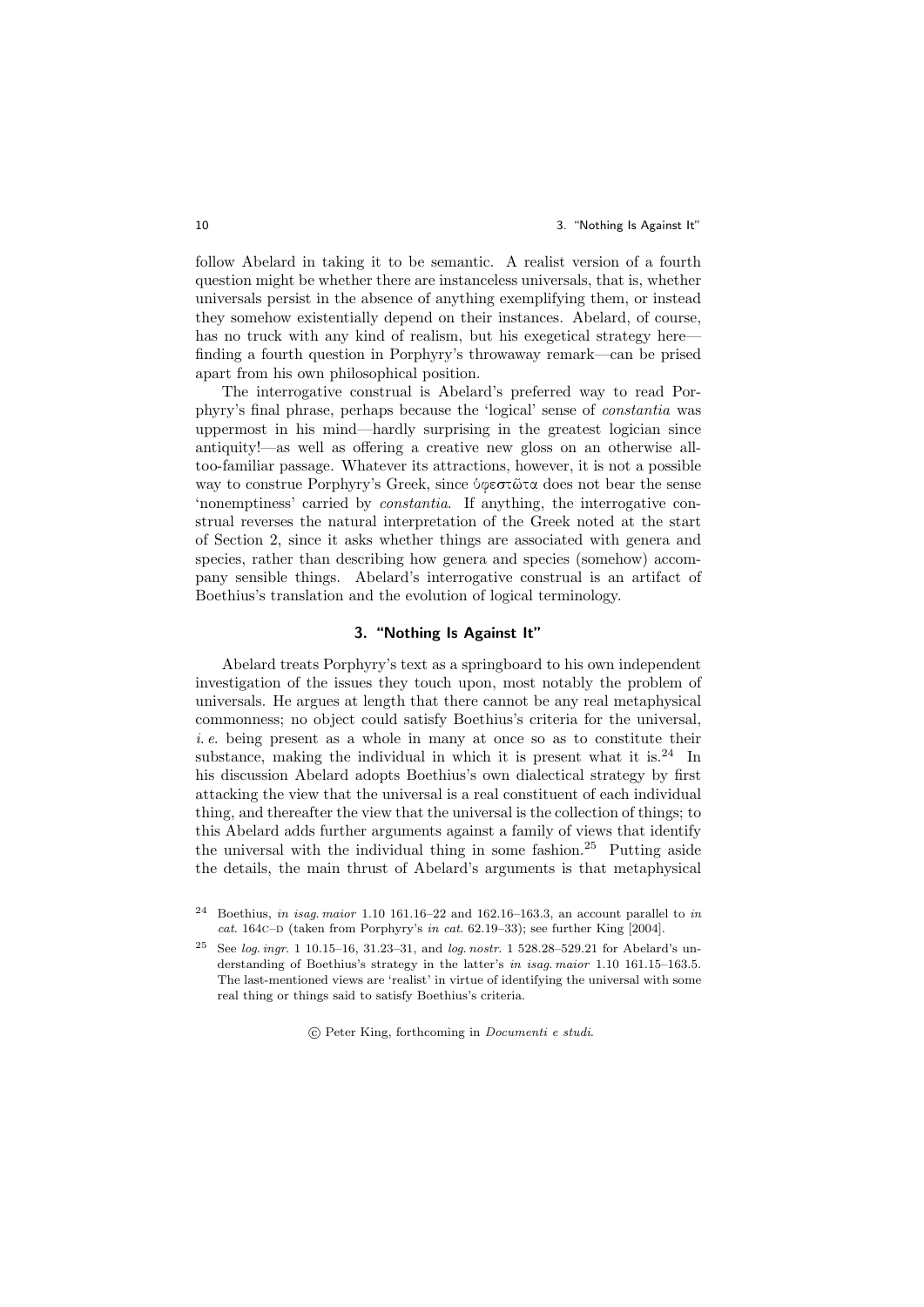#### 3. "Nothing Is Against It" 11

commonness is not merely false or mistaken or wrongheaded. Worse by far, it is incoherent.

To the extent that Porphyry's questions presume a coherent account of metaphysical commonness, they are to Abelard hopelessly confused. And presume they do: for all Abelard's irrealism, he recognizes the force of the 'traditional' reading of Porphyry.<sup>26</sup> This presents Abelard with a difficulty: Porphyry's questions apparently call for an impossible reply, a positive and coherent account of metaphysical commonness. What to do?

Abelard responds with a strategy to reinterpret Porphyry's text, a way of finding what sense he can in the conceptual confusion embedded in Porphyry's questions. His strategy is fairly common among philosophers interpreting a question in a different fashion so as to make it make sense. He formulates his strategy as follows (log. ingr. 1 28.7–15):<sup>27</sup>

Nothing is against it if the person putting the question forward were to take some words in one way in asking it, while the person who responds to it takes them differently in giving his response. . . The words can be taken in exactly the same way everywhere, by the respondent as well as the questioner (in which case a single question will not be posed), through opposites belonging to the preceding alternatives of two dialectical questions, namely these: (a) whether genera and species exist, or not; (b) whether they are postulated in understandings that are alone and bare and pure, or not.

- The same approach is sketched elsewhere as well (*log. nostr.* 1 525.23–28):<sup>28</sup> Anyone who addresses the views and transferrences employed by authorities knows not only what the questioner precisely intends to talk
- <sup>26</sup> So Abelard's initial account of Porphyry's text in log. ingr. 1 7.34–8.4: Prima autem est huiusmodi: Utrum genera et species subsistant an sint posita in solis etc., ac si diceret: utrum uerum esse habeant an tantum in opinione consistant. Secunda uero est, si concedantur ueraciter esse, utrum essentiae corporales sint an incorporales, tertia uero, utrum separata sint a sensibilibus an in eis posita. Duae sunt namque incorporeorum species, quia alia praeter sensibilia ipsa in sua incorporeitate permanere possunt, ut Deus et anima, alia uero praeter sensibilia ipsa in quibus sunt, nullatenus esse ualent, ut linea absque subiecto corpore.
- <sup>27</sup> Nihil autem obest si proponens quaestionem aliter quasdam uoces accipiat in quaerendo, aliter qui soluit in soluendo. . . Possunt et eodem penitus modo uoces ubique accipi tam ab soluente quam a quaerente, et tunc fiet una quaestio per opposita de prioribus membris duarum dialecticarum quaestionum, harum scilicet: utrum sint uel non sint, et item utrum sint posita in solis et nudis et puris uel non.
- <sup>28</sup> Qui uero ad doctrinam loquitur et ad translationem quibus usi sunt auctores, cognoscit non tantum illud quod quaerens diligenter intendit discutere, uerum et membra diuisionis quam quaerens per opposita fieri intendebat; quodammodo non esse opposita asserit, uerbis tamen aliter acceptis in discussione quam ille in inquisitione.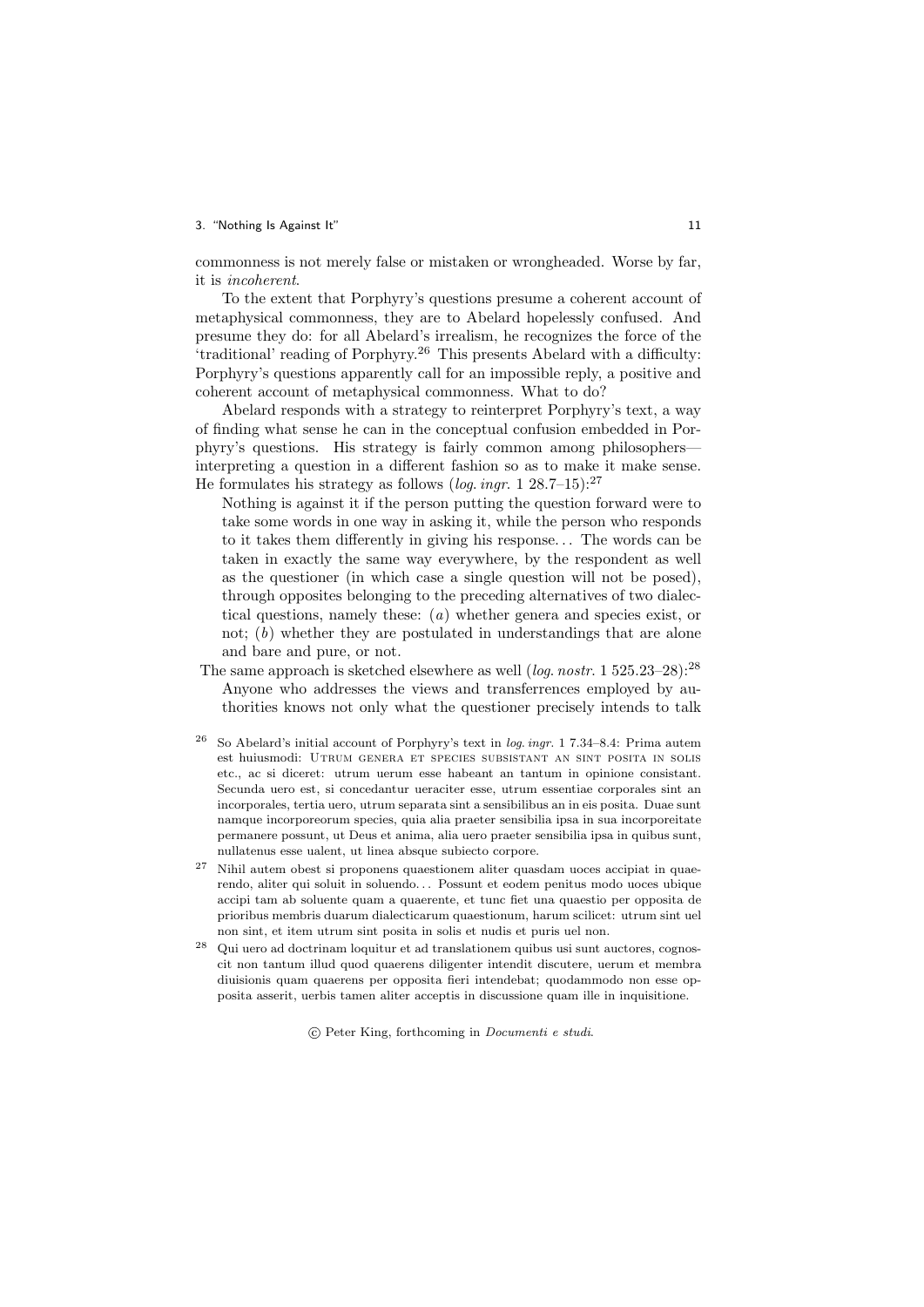#### 12 **12** 3. "Nothing Is Against It"

about, but also the alternatives the questioner meant to pose through opposites. The [respondent] holds that in a certain way the alternative aren't opposites, taking the words in his analysis otherwise than the questioner does in putting the question forward.

Abelard reconceptualizes his reading of and commenting on Porphyry as a dialectical exchange. Porphyry's questions are posed by one of the participants in the exchange, the 'questioner' (quaerens). The other participant tries to answer the questions, the 'respondent' (soluens).<sup>29</sup> The full array of dialectical moves are open to these two figures. In particular, the respondent has a great deal of freedom  $vis-\hat{a}-vis$  the questions posed by the questioner: "nothing is against it" if he deliberately reads the question otherwise than the questioner intended. Hence the first part of Abelard's reinterpretation strategy is to recast Porphyry's questions so that they make good sense knowing full well that Porphyry did not mean them to be taken as Abelard does.

There must be constraint on such reinterpretation; not even Abelard would accept a rereading of Porphyry's questions as being about plumbing or romance. His practice is to abide by a principle of charity, so that a reinterpretation is legitimate if it makes much of what an author says both true and sensible.<sup>30</sup> One of Abelard's favoured devices for reinterpretation is to identify instances of 'transferrence': cases where a word is taken from its proper domain of applicability and given an analogous, though improper, usage in another domain. The realist language used in discussing metaphysical commonness is best understood, Abelard maintains, as transferred from its proper semantic domain. For example, the claim that human nature is present in Socrates and Plato is best understood as the disguised or transferred semantic claim that common noun 'man' refers equally to Socrates and to Plato.

The second part of Abelard's strategy is for the respondent to split each of Porphyry's questions into two, each of which is a proper 'dialectical' question in the sense sketched by Aristotle, namely one to which the respondent may select either of a pair of exclusive and exhaustive contradictory op-

 $29$  In log. nostr. 1 526.4–5 Abelard calls the respondent magister. It is unclear whether Abelard is thinking of the conventions for actual debate or offering a self-depiction (or for that matter whether it is the scribe's own description of Abelard). The dialectical situation Abelard describes here has obvious affinities with the topical tradition one the one hand, and treatises on obligationes on the other hand.

<sup>30</sup> More than most was Abelard aware of the need for self-conscious hermeneutics; he offers some guidelines in the Preface to his Sic et non along these lines.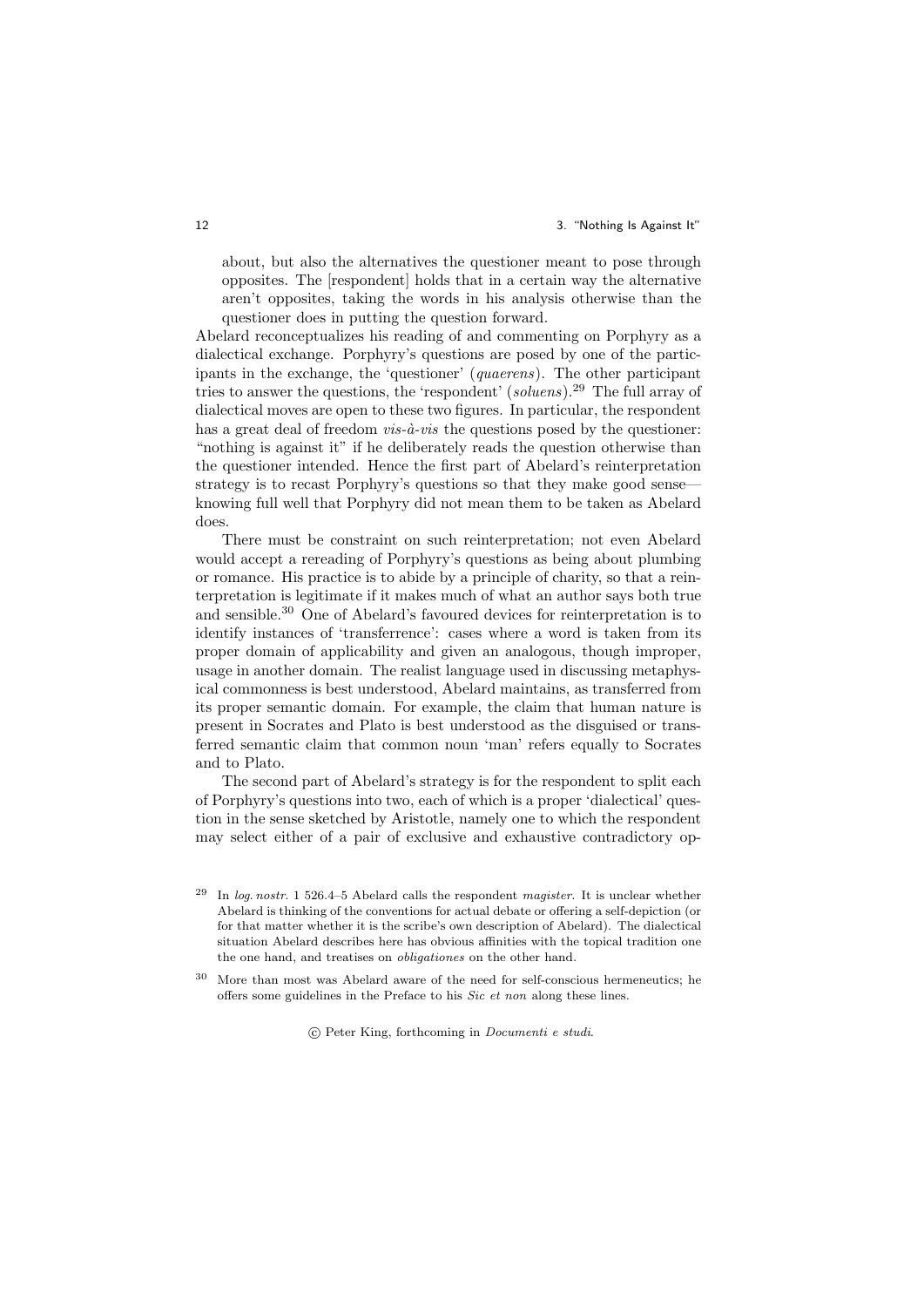posites.<sup>31</sup> "Is the ball red or green?" is not a proper dialectical question, since the ball might be blue and hence neither red nor green. Abelard's strategy is to replace this improper question with two proper dialectical questions, each taking up one of the original alternatives: "Is the ball red or not?" and "Is the ball green or not?" (The ball qua physical object must have some colour.) So too with Porphyry's three questions, each of which is improper and resolvable into two proper dialectical questions.<sup>32</sup> Since Abelard's fourth question is already in proper dialectical form, this makes a total of seven questions posed in Porphyry's text (on the interrogative construal). Astonishingly, Abelard thinks he can find readings for which each of these seven questions is given an affirmative answer!

### 4. Questions and Answers

Abelard's positive account of universals as words is subtle and sophisticated. Most of the subtlety and sophistication, however, isn't needed to understand his replies to Porphyry's questions. In fact, little more is needed than a distinction that has been a staple of contemporary philosophy. For Abelard rejects the traditional Augustinian view of language as a system of signs, which takes the meaning of a sign roughly to be the thing it signifies,  $33$ and replaces it with his breakthrough distinction between sense (significatio) and reference (nominatio). The former is a quasi-psychological property, in some respects like Fregean  $Sinn;^{34}$  it is a matter of the causal force a term has in giving rise to an understanding—in first approximation, the sense of

- <sup>31</sup> Aristotle, *De int.* 11 20<sup>b</sup>15–30. This passage, in tandem with Boethius's commentary on it (in isag. maior 11 357–358) and his account of dialectical questions in top. diff. 10.5–11.9, is clearly Abelard's inspiration for his dialectical re-reading of Porphyry. His own commentary on Aristotle's text is instructive: log. ingr. 3.11 §§19– 21 (Geyer 474.20–475.6). Aristotle's further remarks about dialectical questions in the Topics and De soph. el. were not available to Abelard.
- <sup>32</sup> Why doesn't Abelard further resolve at least the 'second' half of Porphyry's first question? It seems as though it should be resolved into three proper dialectical questions: (a) "Are genera and species postulated in understandings that are alone, or not?";  $(b)$  "Are genera and species postulated in understandings that are bare, or not?"; and  $(c)$  "Are genera and species postulated in understandings that are pure, or not?"
- <sup>33</sup> Augustine, De magistro. Anselm is an Augustinian in his philosophy of language, for instance. The problems with trying to make a single semantic relation (signification) do all the work are well-known, caricatured by Gilbert Ryle as "the 'Fido'–Fido theory of meaning." Others before Abelard had read texts in uoce and in re, but Abelard was the first to elevate the distinction into a fundamental and systematic principle of semantics.
- <sup>34</sup> Abelardian significatio differs from Fregean Sinn in two important respects. First,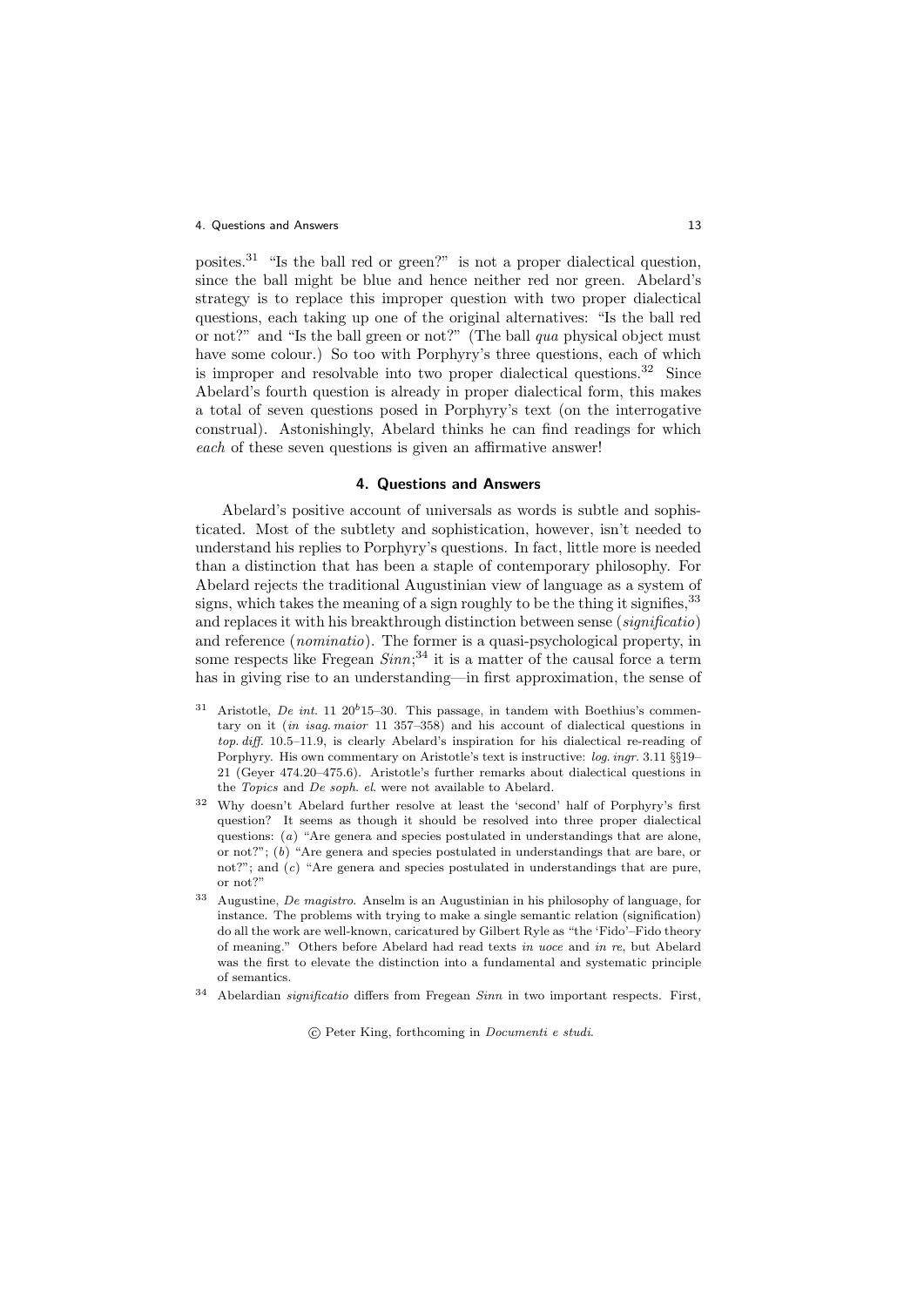a term is what its expression would cause most competent speakers of the language to think of.<sup>35</sup> This guarantees a certain measure of objectivity to sense, since different people have the 'same' understanding.<sup>36</sup> The identity of understandings, and the proper sense of a term, may be spelled out by the term's definition: the sense of 'human being' is rational mortal animal, for instance, even though humans can be conceived in an endless variety of ways. Hence an understanding that attends to rationality and mortality and animality in a unified whole is an understanding of human beings, and is the sense associated with 'human being'.

Reference is the semantic prerogative of nouns and noun phrases above all, linking words to the world. Its paradigmatic form is naming; hence Abelard's general term for reference, nominatio, is the verbal form derived from 'name'/'noun', nomen. What it is for a noun to have reference? Abelard, in keeping with twelfth-century practice, assimilates this question to the question of how a noun acquires its reference. This takes place through imposition (impositio), a performative act akin to baptism, which by fiat associates a linguistic item with things in the world. The reference of a proper noun is fixed arbitrarily, as 'Socrates' is associated with Socrates. The reference of a common noun is fixed by the nature of the thing to which it is applied: 'human' is associated with whatever is a rational mortal animal, for instance, since that is human nature, though it would refer to humans even if we were ignorant of what human nature consists in. (Thus 'water' refers to whatever is  $H_2O$ , rather than XYZ, regardless of our knowledge of water's nature or our ability to correctly identify samples.) Despite the apparent appeal to 'nature', Abelard thinks that no abstract entities are appealed to; 'human' refers to Socrates and Plato in virtue of

whereas sense determines reference for Frege, Abelard takes the sense and the reference of a term to be independent. Second, unlike Frege, Abelard is willing to talk about psychological features of sense: its connection to mental images, for instance.

- <sup>35</sup> This account of meaning (significatio) is derived from Aristotle, De int.  $116^a1-14$ and De int.  $316^{b}20-22$ , as translated and commented upon by Boethius. Particular inscriptions or utterances are variously said to 'generate' or 'constitute' or 'express' an understanding—for instance, log. ingr. 2.1 136.31–32 and dial. 112.30, two passages of many. See further King [2007].
- <sup>36</sup> In dial. 54.5–17 Abelard solves the puzzle of different people hearing one and the same term and being caused to have different understandings, by appealing to the way people 'usually' take it (secundum humanum consuetam acceptionem). See also log. ingr. 3.00 §5 (Geyer 307.30–308.1): [Nomina et uerba] intellectus quoque designare dicuntur, siue is sit intellectus proferentis uocem siue audientis eam. Nam intellectum proferentis in eo significare uox dicitur, quod ipsum auditori manifestat, dum consimilem in auditore generat.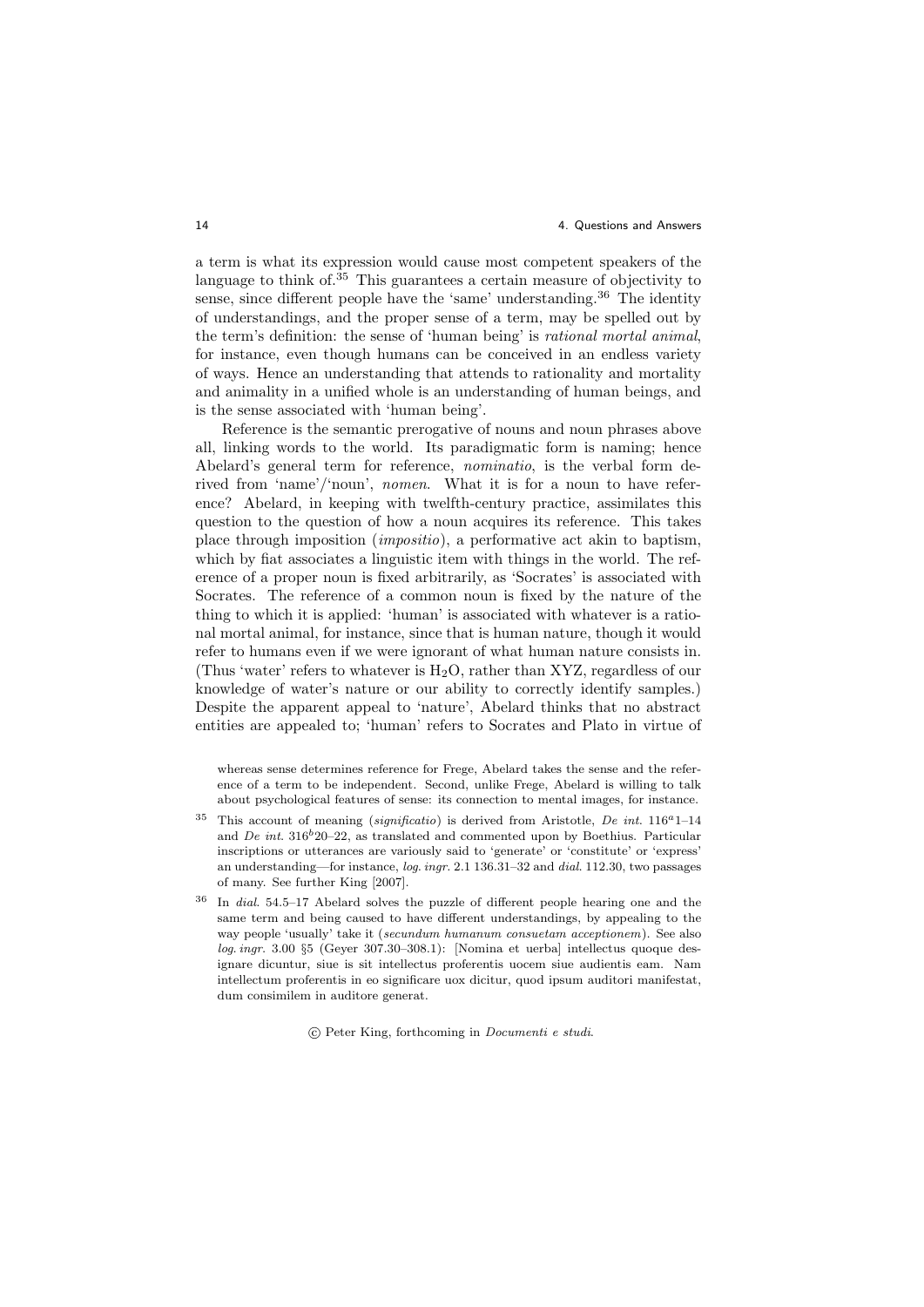Socrates's being human and Plato's being human—which, in each case, is just a matter of what each one is.

Whether Abelard's account succeeds in the end is an excellent question. Fortunately, this is not our concern, and so need not detain us here. His distinction between sense and reference, rough and ready as it may be, is sufficient to understand his several replies to Porphyry's several questions, keeping in mind his reinterpretation strategy outlined in Section 3.

### 4.1 The First Question(s)

Abelard splits Porphyry's first question into two proper dialectical questions, one concerned with reference (existence) and the other with sense (understanding):

- (1a) Do genera and species subsist, or not?
- (1b) Are genera and species postulated in understandings that are alone and bare and pure, or not?

In each case the answer is affirmative.<sup>37</sup>

Take  $(1a)$ . Abelard glosses it in *log. ingr.* 1 27.40 as whether they signify any genuine existents (utrum significent aliqua uere existentia). His answer to the question put this way is simple and direct:<sup>38</sup>

To this question we should reply that in fact they signify genuine existents by reference, namely the same things as singular nouns do.

General nouns like 'animal' refer to the same things the corresponding proper nouns do: Socrates, Trigger, Rin-Tin-Tin, Elsa, Lassie, Elsie, Morris, and so on. Proper nouns are semantically similar to demonstratives, indexicals, and singular descriptions. Common nouns are semantically similar in several respects to general expressions having what Abelard calls 'plural signification'.<sup>39</sup> First, common nouns are like plural nouns. The grammatically singular common noun 'man' is in many ways like the grammatically plural 'men': each refers to every man. A grammatically plural term, though, signifies individuals as part of a collection, whereas the common noun distributively refers to each individual. Second, there are terms

- <sup>37</sup> De Libera [1999] 474 describes Abelard's strategy here as "bizarre." Yet it is clearly motivated by Abelard's desire to find some reasonable problem(s) raised by the text on which he is commenting, and is part of his systematic treatment of Porphyry's questions.
- <sup>38</sup> log. ingr. 1 28.3–5: Ad quod respondendum est quia re uera significant per nominationem res uere existentes, easdem scilicet quas singularia nomina.
- See log. ingr. 2 170 and dial.  $64-65$ . Plural signification is not the same as multiple applicability: on a single occasion of use, a noun that is multiply applicable may apply to only one thing, but a noun with plural signification must apply to more than one thing.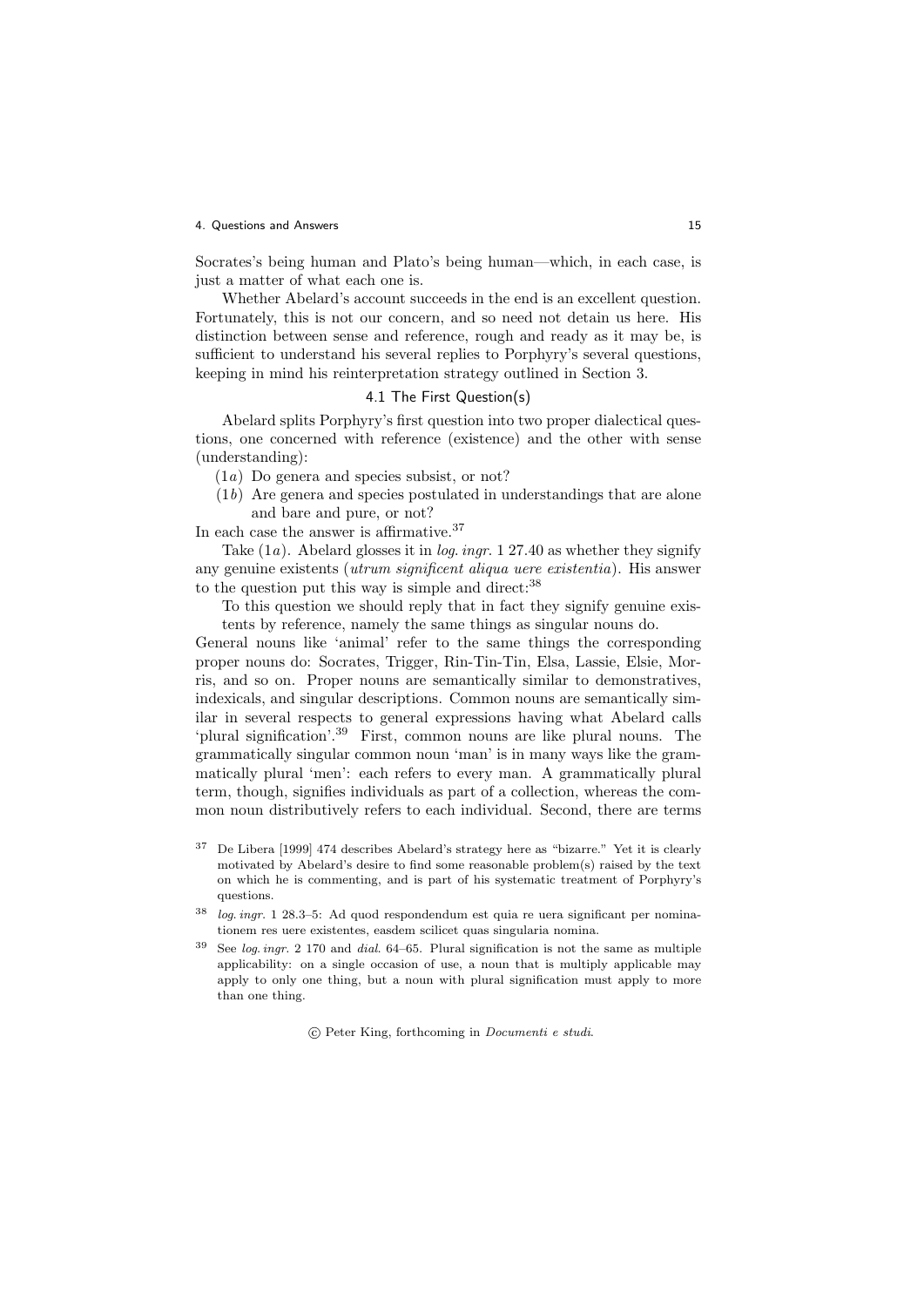that apply to more than one individual, as do common nouns, but to a determinate number: 'pair', 'trio', and the like. Unlike these terms, common nouns have a definite number only on an occasion of use, relative to time and possibility; the extension of a common noun may vary.

Thus a common noun refers to concrete individuals, but not to individuals qua individuals, since the indexical component belonging to proper nouns is left out. Instead, a common noun distributively refers to the distinct concrete individuals it does because it has a substantial definition (whether we know it or not). These semantic features come from the imposition of the common noun, which differs from the imposition of a proper noun.

For all that, Abelard does not explain in *log. ingr.* why an apparently straightforward metaphysical query ("Does  $X$  exist?") should be recast as a semantic question ("Is 'X' a denoting term?"). In log. nostr. 1 525.33–36 he offers an explanation by describing how the problem arose initially:<sup>40</sup>

Surely the same things are contained under the universal and the particular noun. In this question the verb 'subsist' is transferred from things to language when it's adjoined to the nouns 'genus' and 'species', which are applied to words.

Abelard takes himself to have established that genera and species are words only, not things as well. More exactly, some words (roughly common nouns that are also natural-kind terms) are predicable of many; any such word, say weasel, is a species or a genus. Hence 'genus' refers to words, or classes of words, not to things in the world. A sentence like "Genera subsist" must therefore be about words, since that is what its subject picks out; it says that there are general terms, that some bits of language are predicable of many. This in turn is the case only if there are terms that actually refer to several things. Hence the reinterpretation of a metaphysical query as a semantic question about whether any common nouns are denoting terms.

Take (1b). Genera and species are postulated in understandings that are alone and bare and pure, since the sense associated with common nouns consists in a certain kind of understanding. Abelard summarizes his view as follows:<br> $\!41}$ 

- <sup>40</sup> Eaedem namque res ab uniuersali nomine et particulari continentur et hoc loco hoc uerbum 'subsistit' de rebus ad sermonem transfertur per adiunctionem horum nominum 'genus' et 'species', quae sermonibus data sunt.
- <sup>41</sup> log. ingr. 1 27.29–34: Unde merito intellectus uniuersalium solus et nudus et purus dicitur. Solus quidem a sensu, quia rem ut sensualem non percipit. Nudus uero quantum ad abstractionem formarum uel omnium uel aliquarum. Purus ex toto quantum ad discretionem, quia nulla res, siue materia sit siue forma, in eo certificatur,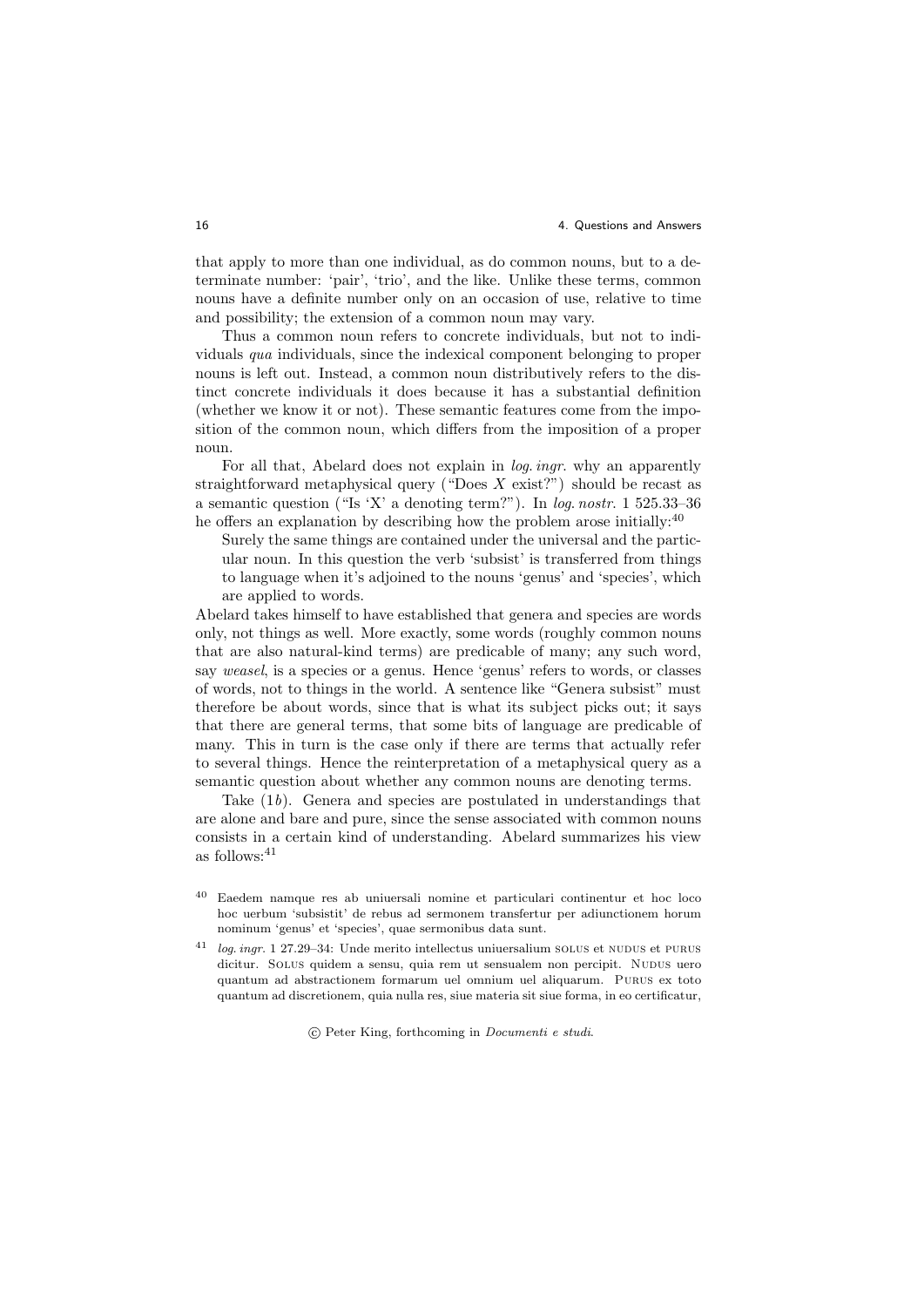Accordingly, the understanding of universals is correctly described as alone and bare and pure: alone from sense, for it does not perceive a thing as sensuous; BARE as regards the abstraction of either all or some forms; PURE with respect to the whole as regards distinctness, since no thing, whether matter or form, is specified in it, and due to this we called this kind of conception 'fused together' earlier.

Very roughly, the understandings generated by common nouns are abstractions: 'human being' generates an understanding of rational mortal animal, which does not involve any particular sensible form—any human being will have many sensible forms, but most of these forms do not belong to its definition, which refers only to a kind of life, namely a form of intelligent life that will come to an end; it is thus 'alone'. Since many forms an actual human being has are not included in its definition, it will be 'bare' as well.<sup>42</sup> Finally, the understanding of 'human being' does not distinguish any one individual human from any other, such as Socrates from Plato; they are all considered equally as human beings, commingled in a 'pure' understanding with no admixture of the individual.

All this seems quite right. The sense of a common noun ought to be semantically general, which is a matter of there not being any individual features in its understanding. They are literally 'abstract ideas', though without the conflation of mental content with mental image that so plagued the British empiricists.

### 4.2 The Second Question(s)

Porphyry's second question can easily be split into two proper dialectical questions:

(2a) Are genera and species corporeal, or not?

(2b) Are genera and species incorporeal, or not?

Abelard spends most of his time searching for an appropriate semantic interpretation of 'corporeal' and 'incorporeal' that will allow him to answer each question affirmatively. Oddly enough, in log. ingr. 1 28.18–19 he mentions the obvious suggestion, namely whether their referents are corporeal or incorporeal, only to set it aside in favour of other less plausible readings. He later found a more perspicuous way to address the questions: <sup>43</sup>

secundum quod superius huiusmodi conceptionem confusam diximus.

- <sup>42</sup> In log. nostr. 1 526.19–21 Abelard says that the forms of which the understanding is 'bare' are accidental forms, which are clearly not part of human nature, say.
- <sup>43</sup> log. nostr. 1 526.35–40: Sive sint corporalia sive incorporalia. Quaerens sic intelligit: cum genera et species sint res subsistentes et subsistentia alia corporalia, alia incorporalia, utrum genera et species sint corporales res an incorporales. Soluens ita: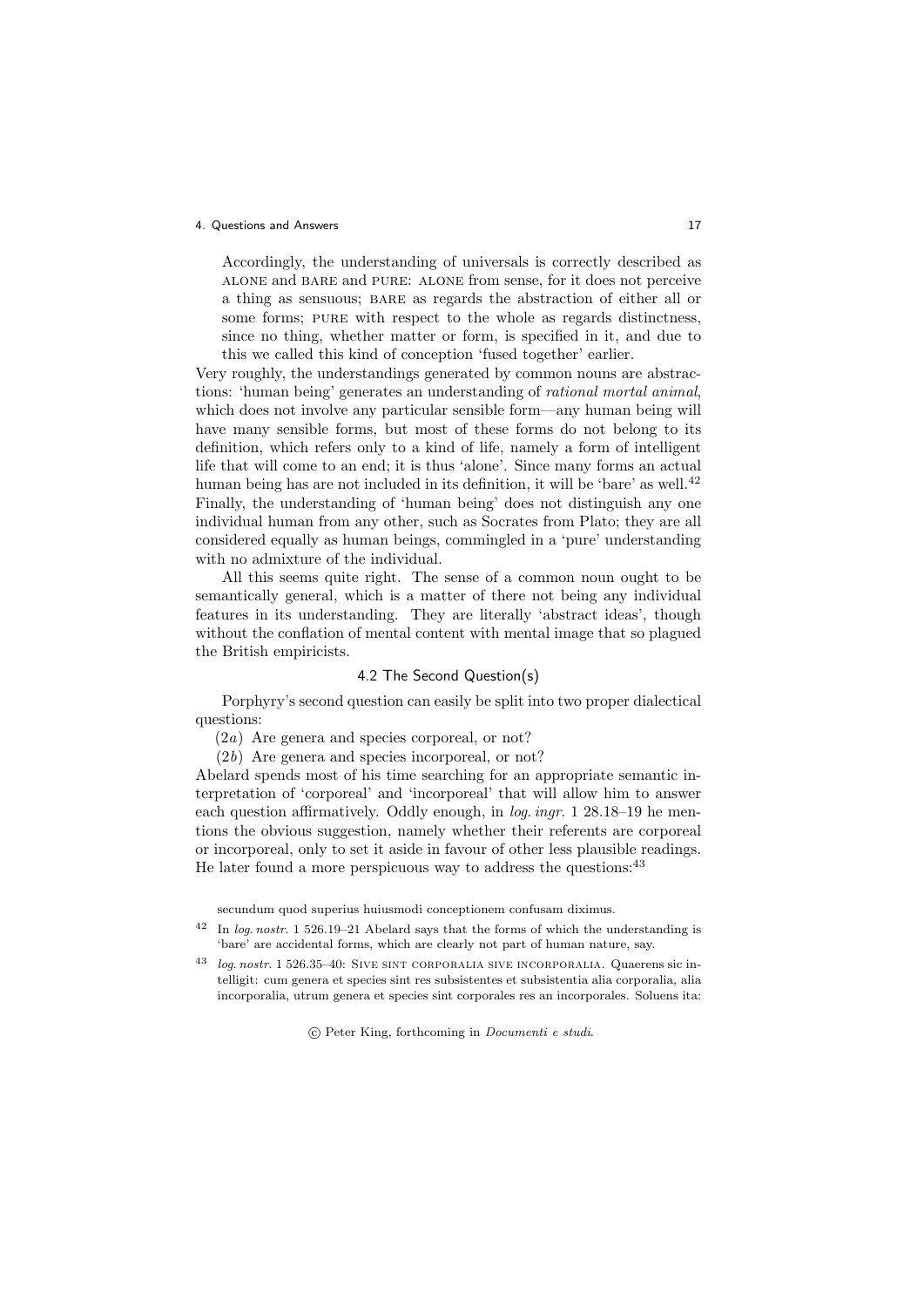OR WHETHER THEY ARE CORPOREAL OR INCORPOREAL. The questioner understands it as follows: since genera and species are subsisting things, and some subsistents are corporeal and others incorporeal, whether genera and species are corporeal or incorporeal things. The respondent understands it as follows: genera and species are corporeal,  $i. e.$  they refer to distinct things, and they are incorporeal,  $i. e.$  they refer to distinct things indistinctly.

The key move is to take 'corporeal' as 'distinct', which Abelard justifies as follows:<sup>44</sup>

'Corporeal' is put in place of 'distinct' because distinctness is especially based on the corporeal, since circumscription-in-place is found in them. But incorporeals lack circumscription-in-place, for their boundaries cannot be defined by place. And for this reason 'incorporeal' is put in place of 'indistinct.'

Ingenious, but Abelard's explanation won't carry the weight of his positive answers to  $(2a)$  and  $(2b)$ , since his explanation of  $(2a)$  turns on features of things in the world whereas his answer to  $(2b)$  characterizes not the referent of a term but the kind of reference a term has.

Abelard's answers turn on the referential function of general terms, without appeal to their sense. This is unusual; his other answers, including his answer to the additional fourth question, each make use of the sense/reference distinction. He reasons as follows. As established in Section 4.1, common nouns refer to the same things proper nouns refer to, in much the same way: concrete individuals, distinct from one another. (There are no non-distinct things in the world to be referred to, after all.) Hence their reference is 'corporeal'. Yet they do not pick out any determinate individual from their extension; 'human being' refers to Plato just as much as Socrates. That is a feature of the 'plural reference' of general terms, a feature not shared by proper names. Hence general terms refer to distinct individuals, but not qua distinct—they refer 'indistinctly' to each element of their extension. Undeniably true, though a tortuous reinterpretation of Porphyry's text.

genera et species sunt corporalia id est res discretas nominant, et sunt incorporalia, id est res discretas indiscrete nominant.

 $log.$  nostr. 1 527.1–5: 'Corporale' enim pro discreto ponitur, qui maxime in corporalia consistit discretio, cum etiam in illis reperiatur loci circumscriptio. Incorporalia uero circumscriptione carent, cum eorum terminus loco definiri non ualeat. Et ideo 'incorporale' pro indiscreto ponitur.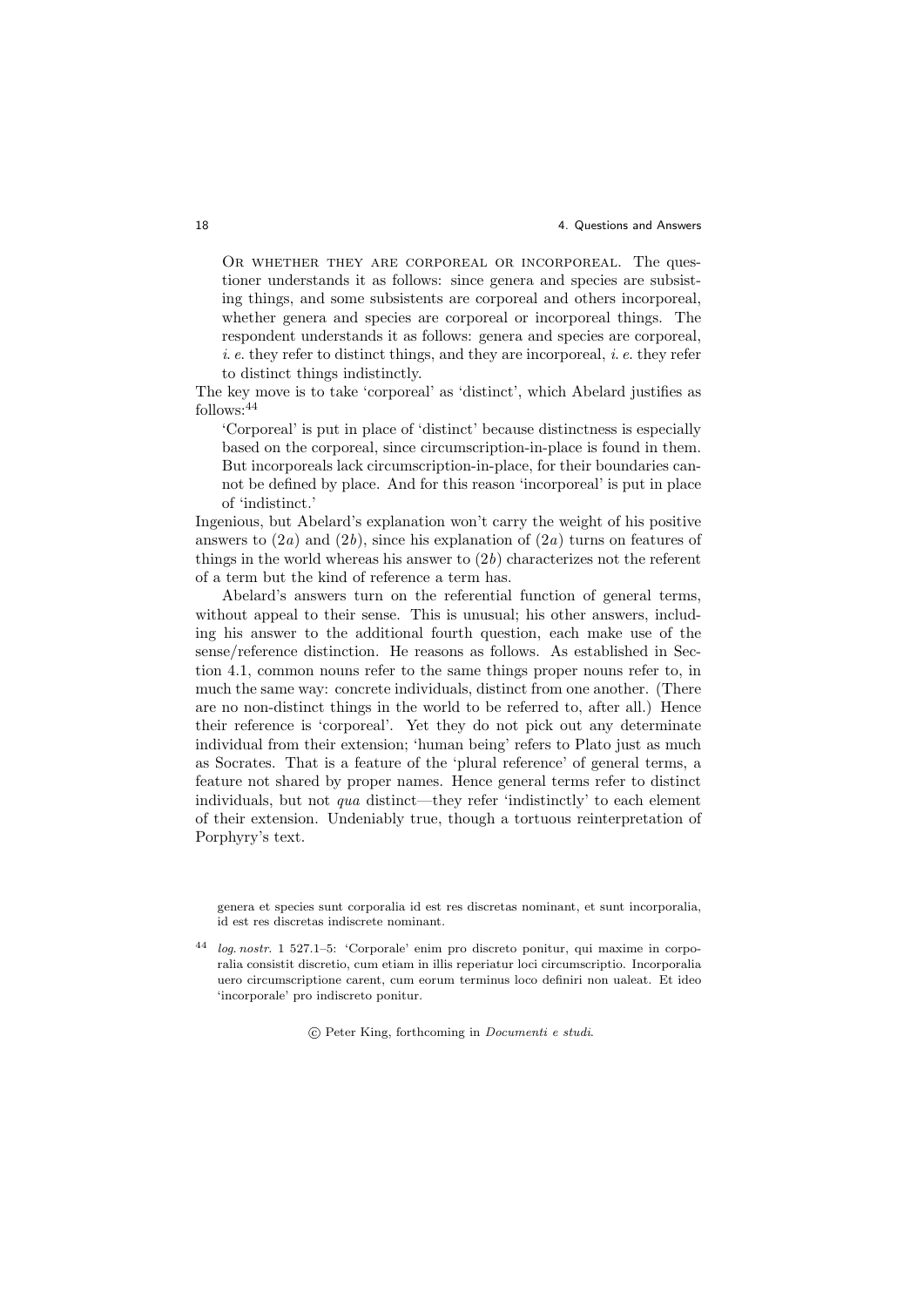# 4.3 The Third Question(s)

Porphyry's third question is also split into two proper dialectical questions, the first concerned with sense and the second with reference:

(3a) Are genera and species separated from sensibles, or not?

(3b) Are genera and species postulated in sensibles, or not?

Abelard holds that common nouns refer to sensible things, yielding a positive reply to  $(3b)$ , but their associated sense conceives of the nature of the sensible thing in itself, which doesn't include any form capable of being sensed, yielding a positive reply to  $(3a)$ . His formulation is brief and to the point:<sup>45</sup>

The respondent understands [the third question] as follows: GENERA AND SPECIES,  $[i e]$  certain nouns, ARE POSTULATED IN SENSIBLES, i.e. they refer to sensibles; they are also postulated beyond sensibles,  $i.e.$ they have the feature of signifying things, but they do not signify them with a form that is subject to sense-perception, since if things were to give up all forms that are subject to sense-perception they could nonetheless be referred to by the genus and species. Hence genera and species are postulated in sensibles by appellation, yet are beyond them by signification.

Generic and specific terms refer to sensible things, and they generate an understanding of the nature of those sensible things—a nature that is not itself sensible, however. This difference in function between the sense and the reference of universal words also explains the apparent conflict between Plato and Aristotle, as reported by Boethius:<sup>46</sup>

I think that Aristotle understood matters like so. Genera and species subsist in sensibles by appellation  $(i.e.$  they appellate in themselves), but they are understood beyond them, since their understandings are

- log. nostr. 1 527.23–29: Soluens ita: GENERA ET SPECIES, quaedam nomina, IN SENSIbilibus sunt posita, hoc est sensibilia habent appellare uel nominare, et ponuntur extra sensibilia, id est res habent significare et non cum aliqua forma quae sensui subiaceat, quia si res omnes formas quae sensui subiacent, amitterent, non ideo minus a genere et specie nominari possent. Sunt igitur genera et species in sensibilibus posita per appellationem, extra uero per significationem.
- <sup>46</sup> log. nostr. 1 527.34–528.8: Aristoteles uero sic intellexisse arbitror quod genera et species in sensibilibus subsistant per appellationem, id est in se appellant, extra uero intelliguntur, quia intellectus eorum absque omni sensibilitate habentur, quia non faciunt concipere res ut informatas formis, secundum quas res sensui subiacent. Plato uero dicit genera et species non solum extra intelligi, uerum etiam extra subsistere, quia si res substantiae omnibus illis formis carerent, secundum quas res sensui subiacent, non minus tam secundum intellectus generum et specierum ueraciter deliberari possent. Apparet igitur in sensu non esse diuersitas, quamuis in uerbis uideatur.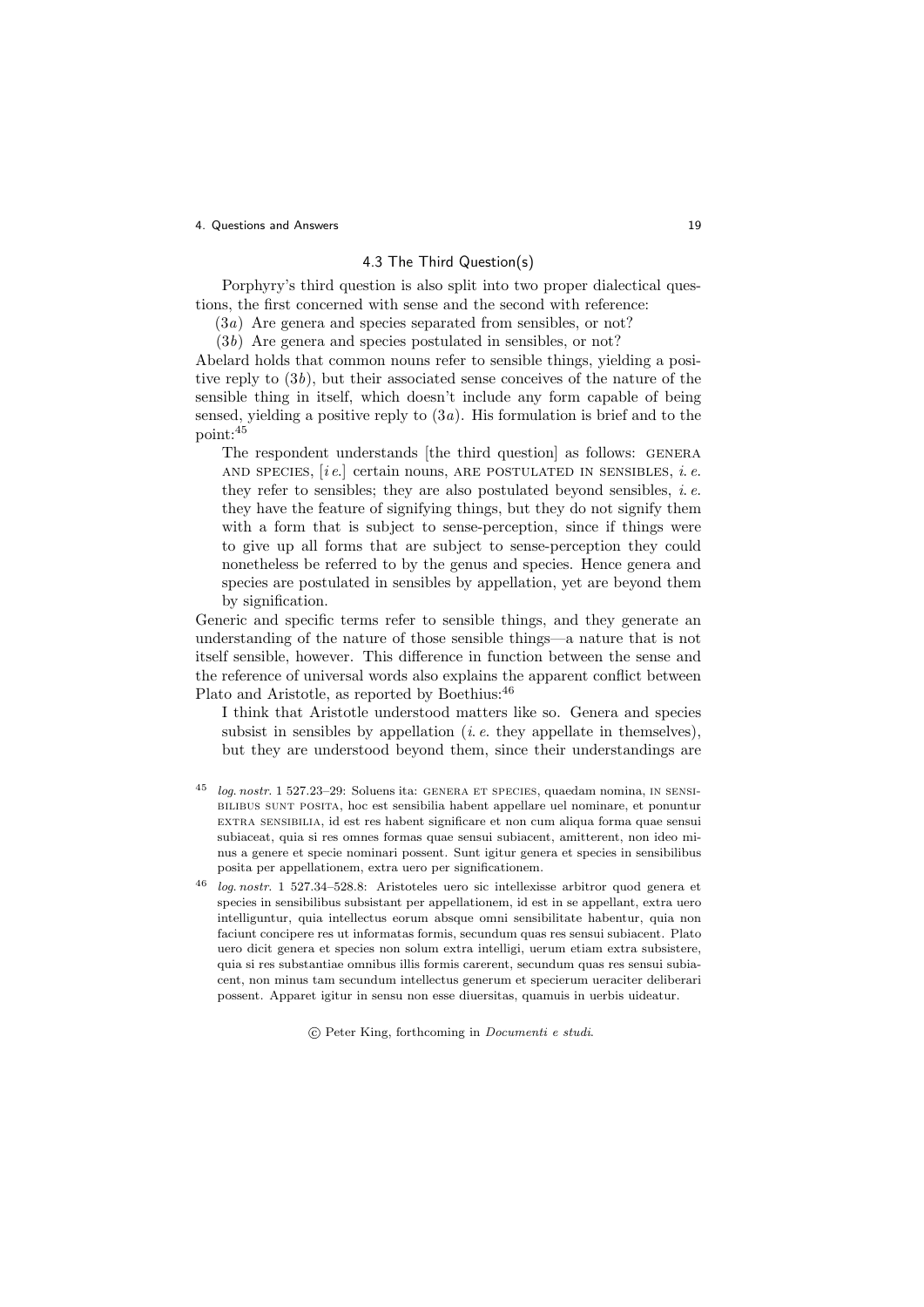considered free from all sensibility because they don't make us conceive things as informed by the forms according to which things are subject to sense-perception. Plato, on the other hand, says that they are not only understood beyond sensibles but also subsist beyond them, because if things were to lack all those substantial forms according to which they are subject to sense-perception, they could still nonetheless be truly examined according to the understandings of genera and species. It is clear, then, that there is no divergence in their view, although there seems to be in their words.

The correct answer to  $(3a)$  is that common nouns have a sense that is an abstract conception, as described earlier, of the nature of a sensible object; qua abstraction, the nature is not sensible, though we can "truly examine" sensible things (or their natures) through these conceptions. As for  $(3b)$ , such terms refer to sensibles, as noted.<sup>47</sup>

The sense/reference distinction, a leitmotiv in Abelard's replies to Porphyry, allows him to find sensible questions in conceptually confused formulations. They are not exegetically plausible—not even Abelard thinks Porphyry meant his questions to be taken as Abelard takes them—but they are the best philosophical problems in the vicinity of the text, and Abelard will settle for that.

## 4.4 The Fourth Question

If universals are nothing but words, and so have both sense and reference, must there actually be something to which they refer? Does their reference have to be successful? Which is more important in rendering words universal, the sense or the reference? Such are the issues in the fourth question (on the interrogative construal), whether a term is universal even when there is nothing to which it refers. Abelard's answer is that words can be meaningful without having a reference, since they retain their sense even

Abelard's discussion of Porphyry's third question in log. ingr. 1 covers the same ground but in a less perspicuous way (29.11–23): Et dicuntur uniuersalia subsistere in sensibilibus, id est significare intrinsecam substantiam existentem in re sensibili ex exterioribus formis et cum eam substantiam significent, quae actualiter subsistit in re sensibili, eandem tamen naturaliter separatam a re sensibili demonstrant, sicut superius iuxta Platonem determinauimus. Unde Boethius genera et species intelligi praeter sensibilia dicit, non esse, eo scilicet quod res generum et specierum quantum ad naturam suam rationabiliter in se attenduntur praeter omnem sensualitatem, quia in se ipsis remotis quoque exterioribus formis per quas ad sensus ueniunt uere subsistere possent. Nam omnia genera uel species concedimus sensualibus inesse rebus. Sed quia intellectus eorum a sensu solus semper dicebatur, nullo modo in sensibilibus rebus esse uidebantur.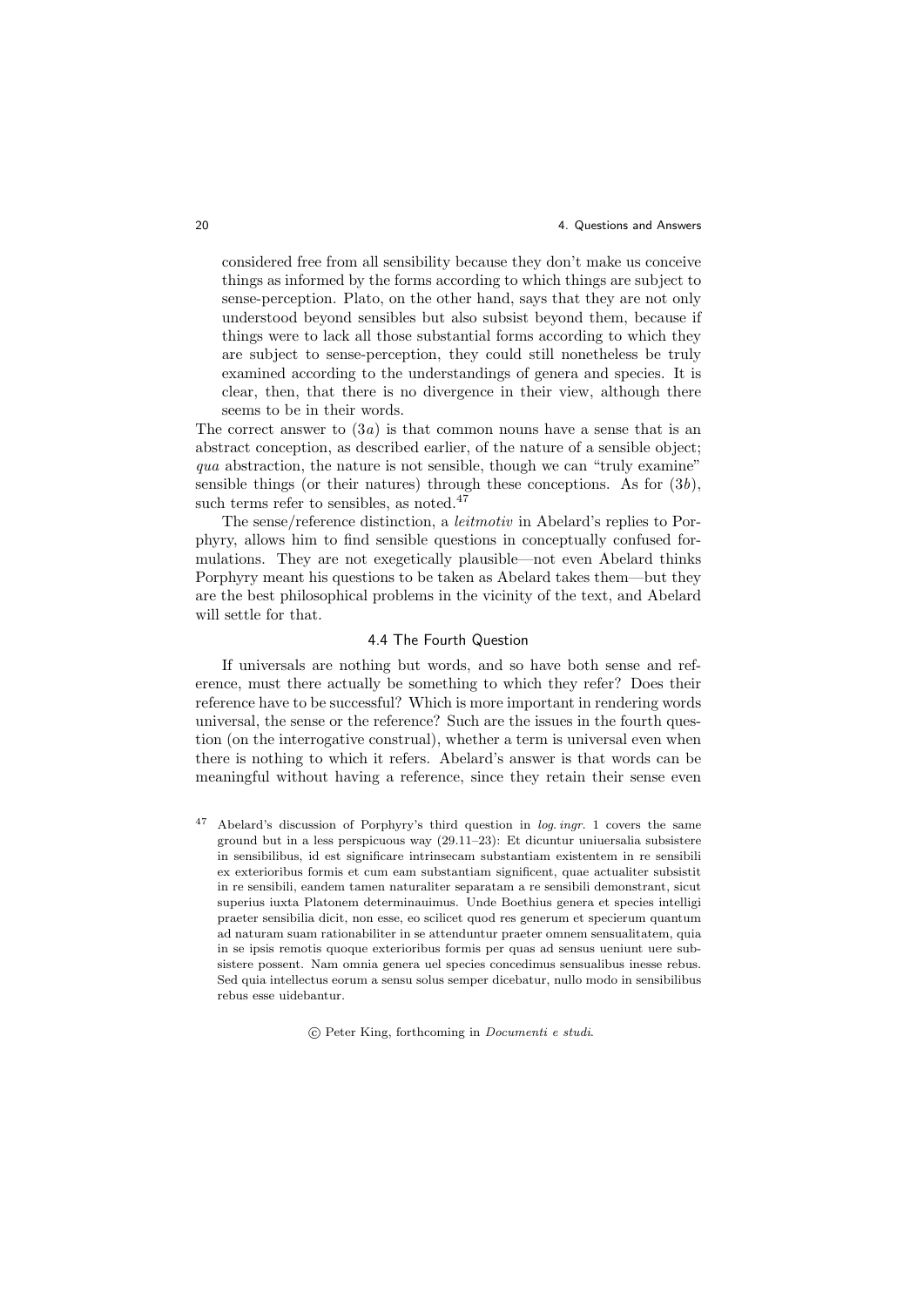when they fail to refer:  $48$ 

Corresponding to what we understand here as the fourth question, as noted above, this is the answer. We hold that nouns are not in any way universal when the things belonging to them have been destroyed, since at that point they are not predicable of many, seeing that they are not common to any things—for instance, the noun 'rose' when roses no longer exist, even though it is still significant at that point in virtue of its understanding, despite lacking reference.

Note that Abelard takes universality to be a matter of a word's actual extension. Words are universal when they are predicable of many, by definition, but Abelard's reply to the fourth question indicates that the modality implicit in 'predicable' does not apply to merely possible referents, as for instance 'rose' would apply to possible roses even in the absence of any actual roses. Instead, Abelard takes the modality in 'predicable' to be a matter of the actual things of which the speaker has the opportunity to predicate the common noun, so that it is predicable only if there are several actual things of which it might be predicated.<sup>49</sup> Loosely speaking, of course, a word is universal in the former sense, even if it is currently empty. A common noun does not become semantically proper by destroying all but one thing to which it applies.

The relative independence of sense and reference allows Abelard to give a straightforward account of the meaningfulness of nondenoting terms. He takes this as a fundamental semantic principle:<sup>50</sup>

The signification of things is transitory, whereas the signification of understandingings is permanent. If someone were to utter the noun 'rose' (or 'lily') when all the things subject to it have been destroyed, even though they would not at that point retain the signification of the

- $log. ingr.$  1 29.39–30.5: Secundum hoc quod hic quartam intelligimus quaestionem, ut supra meminimus, haec est solutio quod uniuersalia nomina nullo modo uolumus esse cum rebus eorum peremptis iam de pluribus praedicabilia non sint, quippe nec ullis rebus communia, ut rosae nomen non iam permanentibus rosis, quod tamen tunc quoque ex intellectu significatiuum est licet nominatione careat. —No resolution of the fourth question is offered in log. nostr. 1.
- <sup>49</sup> Aristotle's definition of the universal as that which is *apt* to be predicated of many can be interpreted along Abelardian lines. Walter of Mortagne reports this 'actualist' view of Abelard's in his Tractatus 'quoniam de generali'.
- log. ingr. 3.00 §9 (Geyer 309.4–9): Rerum quippe significatio transitoria est, intellectuum uero permanens. Destructis enim rebus subiectis, si quis hoc nomen proferat rosa uel lilium, licet rerum, quas nominabant, significationem iam non teneant, significatio intellectuum non euacuatur, quia siue res sint, siue non sint, intellectus semper constituunt.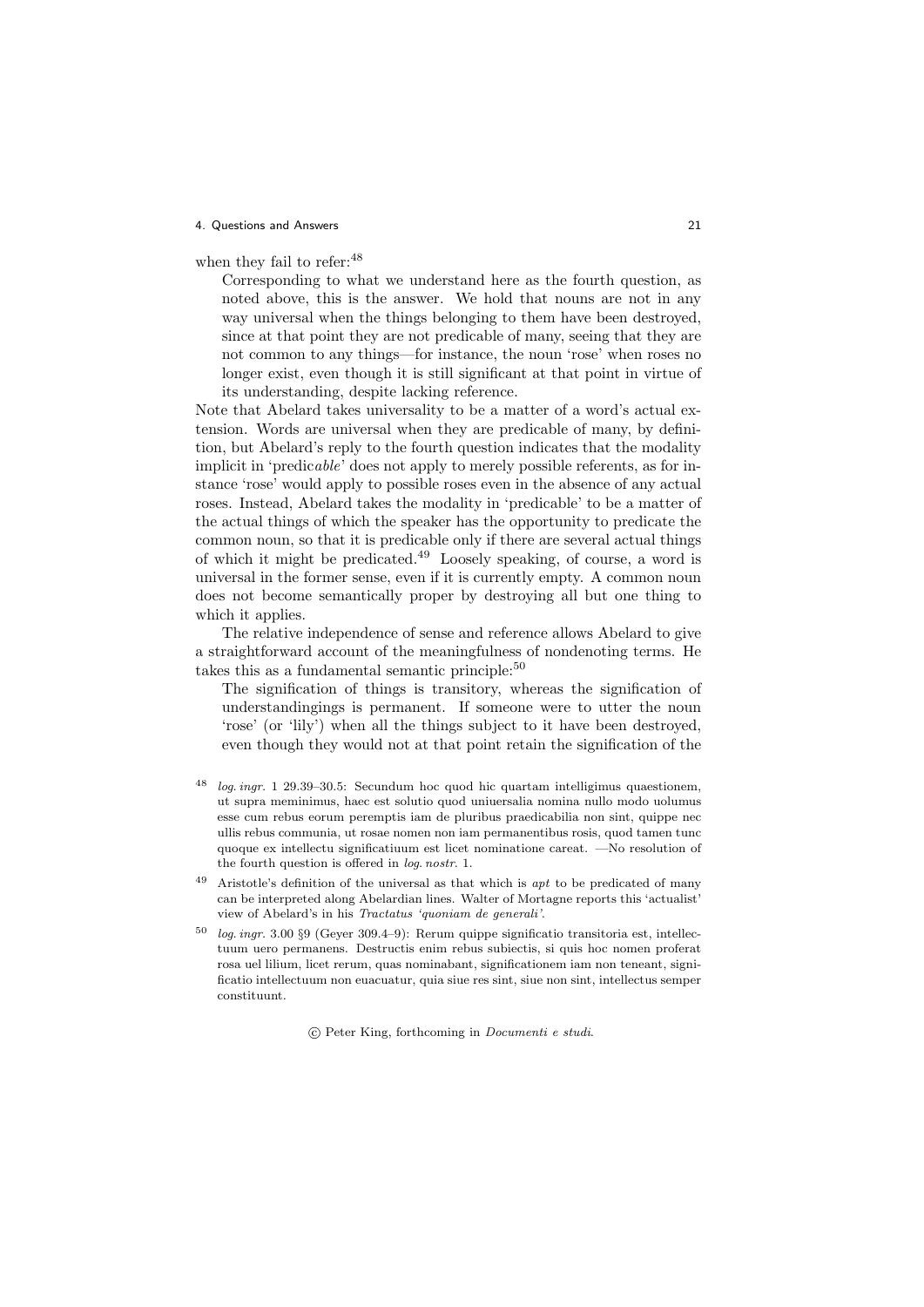things to which they used to refer, the signification of understandings is not rendered vacuous, since whether the things exist or not they always constitute understandings.

No matter where all the flowers have gone, 'rose' and 'lily' retain their senses, each word presumably causing people to think of their respective natures independently of whether anything actually has them. There need be no "things standing along with them." Names are names even when there is nothing they name.

### Conclusion

Abelard treats Porphyry's questions at the start of the Isagoge as a way—not a particularly good way—into issues in the philosophy of language, a conclusion that fits his irrealist project well. His attempt to shoehorn semantics into the place of metaphysics is not likely to persuade anyone not already committed to irrealism, however. Yet as far as I know it remains the most thoroughgoing attempt to dislodge metaphysics from its exalted place in mediæval philosophy, at least until the advent of fourteenth-century nominalism. Abelard takes Porphyry seriously; he thinks that the importance of his questions has been seriously overrated.

Peter King • University of Toronto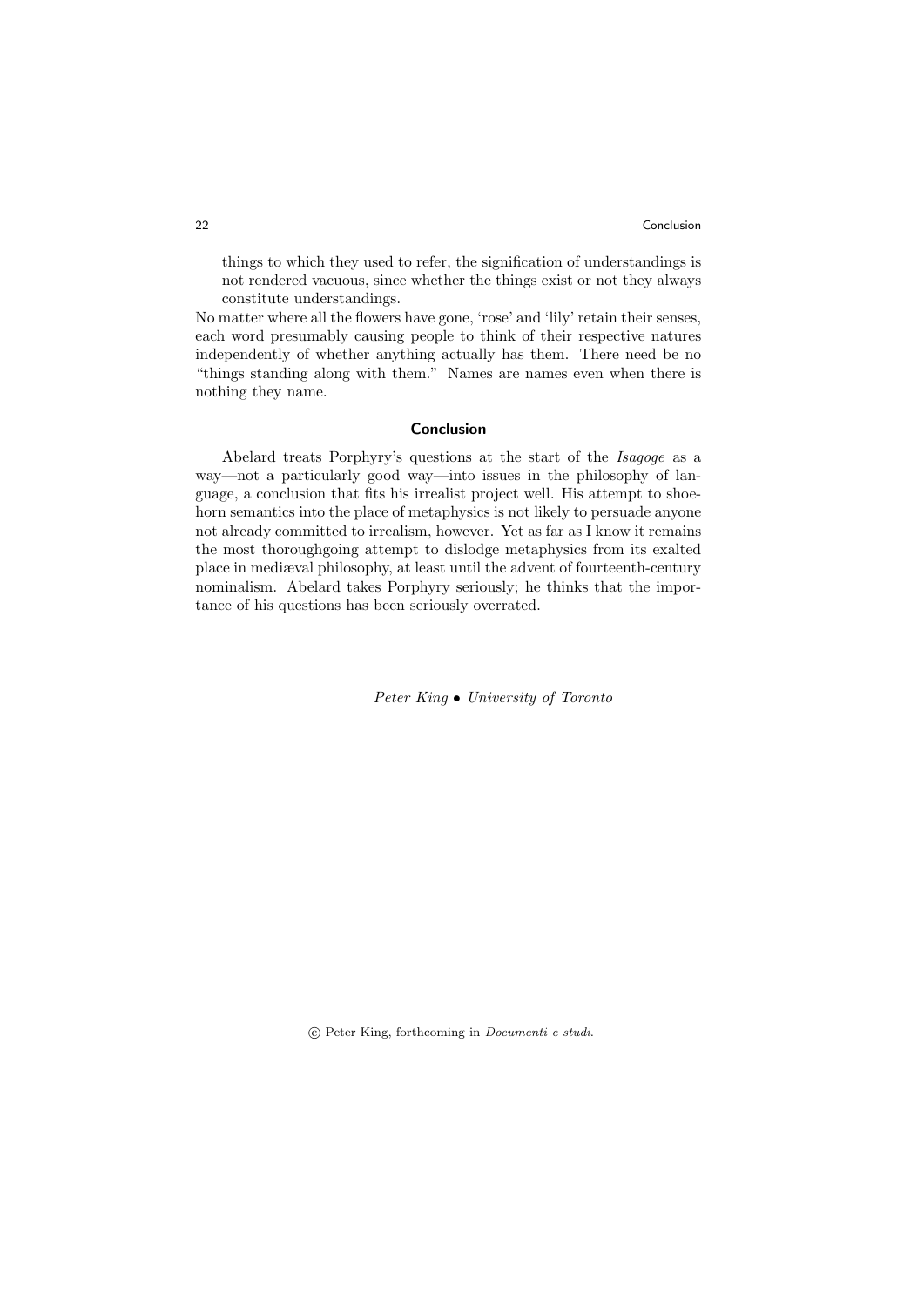Bibliography 23

### BIBLIOGRAPHY

- Abelard, Dialectica. Edited by L. M. De Rijk in Petrus Abælardus: Dialectica, Assen: Van Gorcum 1970 (second edition).
- Abelard, Historia calamitatum. Edited by Jean Monfrin in Abélard, Historia calamitatum: texte et commentaires, J. Vrin: Paris 1974 (fourth edition), 62–109.
- Abelard, Introductiones paruulorum. Edited by Mario Dal Pra in Pietro Abelardo: Scritti di logica, Firenze 1969 (second edition).
- Abelard, Logica 'ingredientibus' 1: Commentary on Porphyry's Isagoge. Edited by Bernhard Geyer in Beiträge zur Geschichte der Philosophie und Theologie des Mittelalters  $21$  (1). Aschendorff: Münster 1919.
- Abelard, Logica 'ingredientibus' 2: Commentary on Aristotle's Categories. Edited by Bernhard Geyer in Beiträge zur Geschichte der Philosophie und Theologie des Mittelalters 21 $(2)$ . Aschendorff: Münster 1921.
- Abelard, Logica 'ingredientibus' 3: Commentary on Aristotle's De interpretatione. Edited by Klaus Jacobi, Christian Strub, and Peter King. Forthcoming in the *Corpus christianorum (continuatio mediaevalis)*. References are to the chapter and section number of this edition. Note: additional references provided, when applicable, to the text edited by Bernhard Geyer in Beiträge zur Geschichte der Philosophie und Theologie des Mittelalters 21 $(3)$  (Aschendorff: Münster 1927) 307.1–483.29 [Chapters 1–11], and to the text edited by L. Minio-Paluello in Twelfth-Century Logic: Texts and Studies Vol. 2 (Roma 1958) 3.1–108.27 [Chapters 12–13].
- Abelard, Logica 'ingredientibus'7: Commentary on Boethius's De topicis differentiis. Edited by Mario Dal Pra in Pietro Abelardo: Scritti di logica, Firenze 1969 (second edition).
- Abelard, Logica 'nostrorum petitioni sociorum' 1: Commentary on Porphyry's Isagoge. Edited by Bernhard Geyer in Beiträge zur Geschichte der Philosophie und Theologie des Mittelalters 21 (4). Aschendorff: Münster 1933.
- anonymous, Ars Emmerana. Edited by L. M. De Rijk in Logica modernorum 2.2. Assen: Van Gorcum 1974, 143–174.
- anonymous, Glossae 'secundum vocales'. Edited by Carmelo Ottaviano in "Un opuscolo inedito di Abelardo?" in Testi medioevali inediti 11. Fontes Ambrosiani: Firenze 1933, 106–207.
- anonymous, Summa sophisticorum elenchorum. Edited by L. M. De Rijk in Logica modernorum 1 (On the Twelfth-Century Theories of Fallacy). Van Gorcum: Assen 1962, 265–458.
- anonymous, Tractatus de dissimilitudine argumentorum. Edited by L. M. De Rijk in Logica modernorum 1 (On the Twelfth-Century Theories of Fallacy). Van Gorcum: Assen 1962, 463–489.